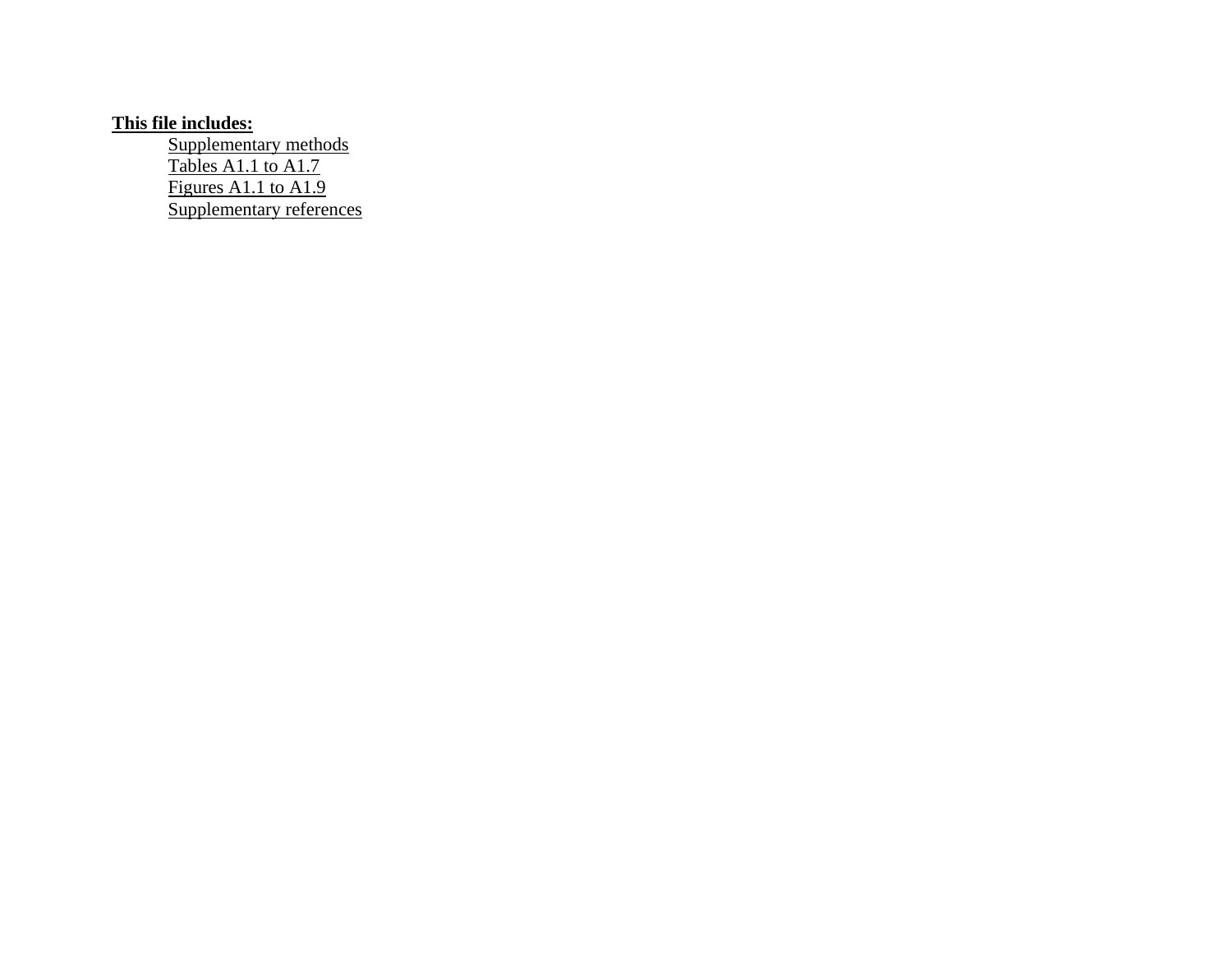### **Supplemental Methods:**

*Climate projections*

A combination of 8 projections were used from 4 different global change models (GCMs) at two relative concentration pathways (RCPs). The RCPs chosen were 4.5 and 8.5, the former representing an emissions-controlled future, while the latter represents an uncontrolled emissions future. The particular combination is based on recommendations from Pierce et al. 2016. The LANDIS model utilizes the following climatological variables: daily precipitation (Fig. A1.1 and A1.2), daily maximum temperature (Fig. A1.3), daily minimum temperature, daily average windspeed, and daily average wind direction that are averaged across the Level II EPA ecoregions in the study area.

## *Forest succession*

NECN (v6.5) simulates both above and belowground processes, tracking C and N through multiple live and dead pools, as well as tree growth (as net primary productivity--a function of age, competition, climate, and available water and N). Soil moisture, as well as movement across the dead pools: wood and litter deposition and decomposition, soil accretion and decomposition are based on the CENTURY soil model (Parton et al. 1983, Scheller et al. 2011). Carbon estimates by pool were validated against Wilson et al. (2013) at the ecoregion level, where the model overestimated total C for only one region but was within one standard deviation for all others (Fig. A1.4). Forest growth estimates using the climate data for year 2010-2015 for the region were calibrated against the MODIS 17a3 product annual mean for 2000 – 2015 (Fig. A1.5). Mean landscape value for MODIS was 393 g  $C/m \sim 2$  (sd 134), while for LANDIS the mean value was 320 g C/m^2 (sd 312). Reproductive success is dependent on temperature and water.

## *Fire modeling*

The SCRPPLE extension  $(v2.1)$  models ignitions by drawing the number of ignitions from a zero-inflated Poisson distribution and allocates them across the landscape with a weighted ignition surface for each type of fire modeled (Scheller et al. 2019). The weather influence on fire is based on the Fire Weather Index (FWI) measures created by the Canadian Fire Prediction System (1992). There are three categories of fires that can be modeled: lightning, accidental (i.e., human started), and prescribed fire. The extension also includes the ability to explicitly set fire suppression effort levels across the landscape as well as by ignition type, where the suppression parameter reduces the probability of fire spread from one cell to another. Effort levels can range from 0 to 3, where 0 is no suppression attempted, to 3 which represents high effort and was designed to mimic current suppression efforts in the Basin (Fig. A1.6). However, suppression effectiveness can be limited by weather as well, a maximum wind speed parameter can limit suppression to days only when resources can be deployed safely. That parameter was set at wind speeds of 11 meters per second (~25 miles per hour) in consultation with regional fire personnel. Prescribed fires follow a set of weather prescriptions for when fires can occur (Table A1.2).

Contemporary wildfires (2000-2016, from CalFIRE FRAP) were used to parameterize fire spread and size from the Central Sierra Nevada in order to increase the sample size of fires. Mean annual fire area (in ha) for observed data was 117 hectares per year  $(SD = 309)$ , for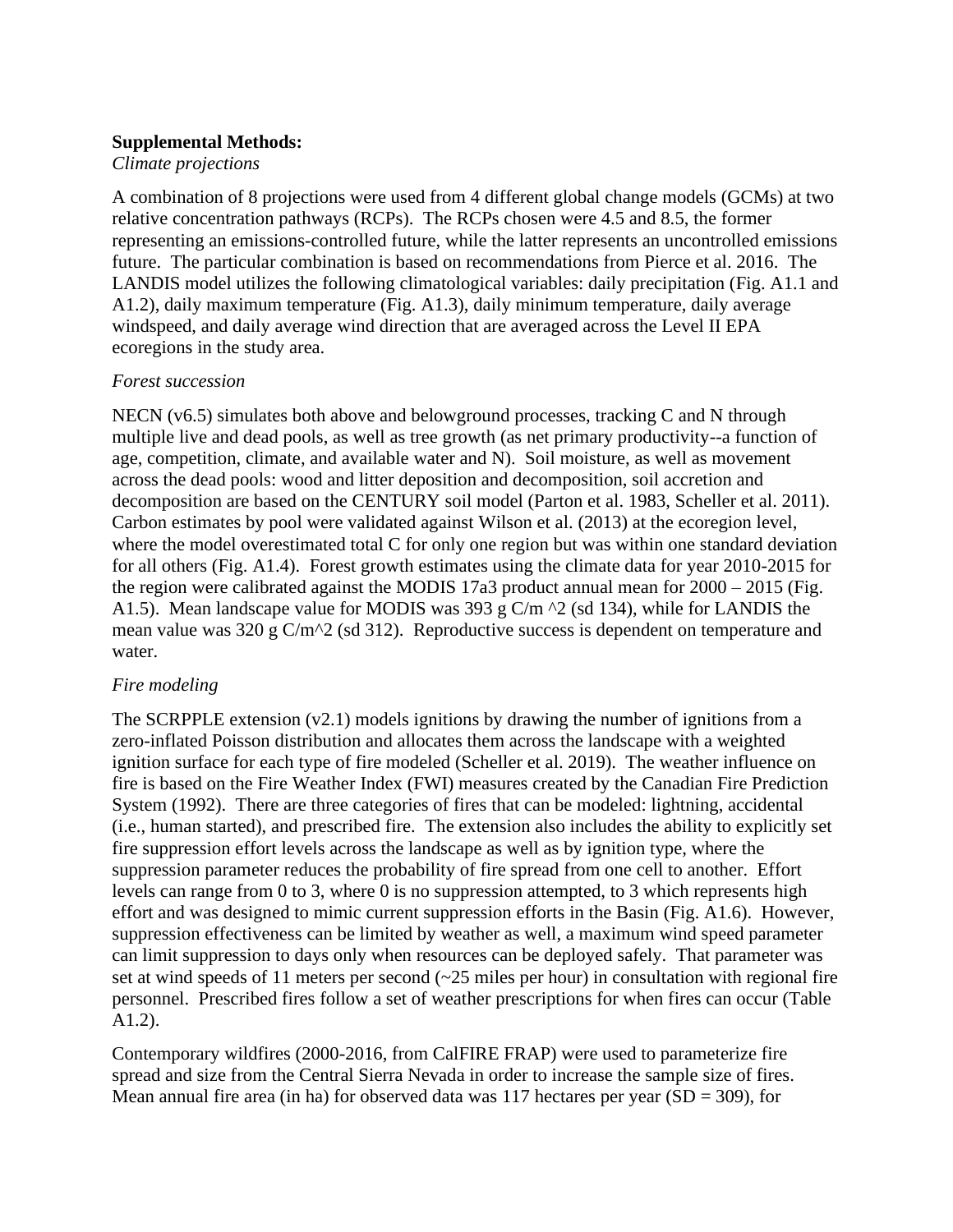modeled data, the mean value was 122 hectares per year  $(SD = 210)$ . In order to move from fire intensity to fire severity (to encompass the mortality associated with fire), five fire experts working in the LTB provided their estimates of mortality for varying species, age, and intensity combinations. More details about the parameterization of the fire extension are found in Scheller et al. (2019). Suppression effort and fire spread are calibrated at the same time in order to try to account for both forces in recreating the contemporary fire regime.

The model calculates three levels of fire intensity, roughly corresponding to flame lengths of: 1) less than 4 ft, 2) between 4 ft. and 8ft., and 3) greater than 8ft. While ignitions are based off of climate, fire intensity is based off of fuel loading within each cell. LANDIS calculates fuel loadings based on the current year's litter, duff, and downed and dead woody debris. When a threshold of fine fuels is exceeded in a cell, the fire intensity increases. This threshold is based off a value of  $\sim$ 1100g/m<sup>2</sup> or about 5 tons per acre of fine fuels. The other threshold is based on ladder fuels: a combination of specific species, under a certain age, and over a certain amount of biomass per area, contribute to intensity. Those species contributing to ladder fuels are: Jeffrey Pine, white fir, and incense-cedar, and the cohorts in the cell have to be younger than 40 with a biomass greater than  $2000$ g/m<sup>2</sup> (9 tons per acre). When one threshold is exceeded, fire intensity increases. When both thresholds are exceeded, fire intensity is at its highest. High intensity fire spreads as high intensity fire. To validate fire intensity for the Basin, the targeted fire intensity value for any of the larger multi-day fires was 40% high, 40% mid, and a 20% low intensity, with high intensity less than 60% of the total fire area. These targets are based on long-term averages calculated for the Northern half of the Sierra Mountains (which includes the Lake Tahoe footprint) using the Monitoring Trends in Burn Severity Composite Burn Index data. Over the entire data period (1984-2020), the percentage of area burned at high severity was 41% each year (with 36% and 22% for moderate and low severity respectively), with up to 58% of area burning at high severity in 2007, see Table A1.7.

#### *Insect modeling*

A modified version of the Biological Disturbance Agent extension (Biomass BDA v.2.0) (Sturtevant et al. 2009) was used to simulate insect outbreaks for three species of insects: Jeffrey pine beetle (*Dendroctonus jeffrey*), mountain pine beetle (*Dendroctonus ponderosae*), and fir engraver beetle (*Scolytus ventralis*). The extension requires insect-specific resource requirements and assigns a species-specific vulnerability that varies by age. Cells are probabilistically selected for disturbance based upon the species host density at a given site and the presence of non-hosts reduce disturbance probability. The parameters for spread and mortality are outlined in Kretchun et al. (2016), see Table A1.5 and Table A1.6 below. Mortality at an outbreak site is subsequently determined by species' age and host susceptibility probabilities based from empirical field studies (Egan et al. 2010, 2016) and expert opinion, see Table A1.2 below. The insects had differing rates of spread per year from previous outbreaks. Mountain Pine Beetle had positive neighbor effects, where pheromones promoted more rapid spread when there were neighboring populations. All insects were able to exploit recently burned stands up to 10 years after a fire. Following mortality, dead biomass remains on site and moves to the downed woody debris C pool and the fine woody debris C pool.

However, unlike Kretchun et al. (2016), the trigger for an outbreak was changed to be responsive to climate signals. This is because for many beetle species climate influences outbreaks in three ways: low winter temperatures cause beetle mortality; year-round temperatures influence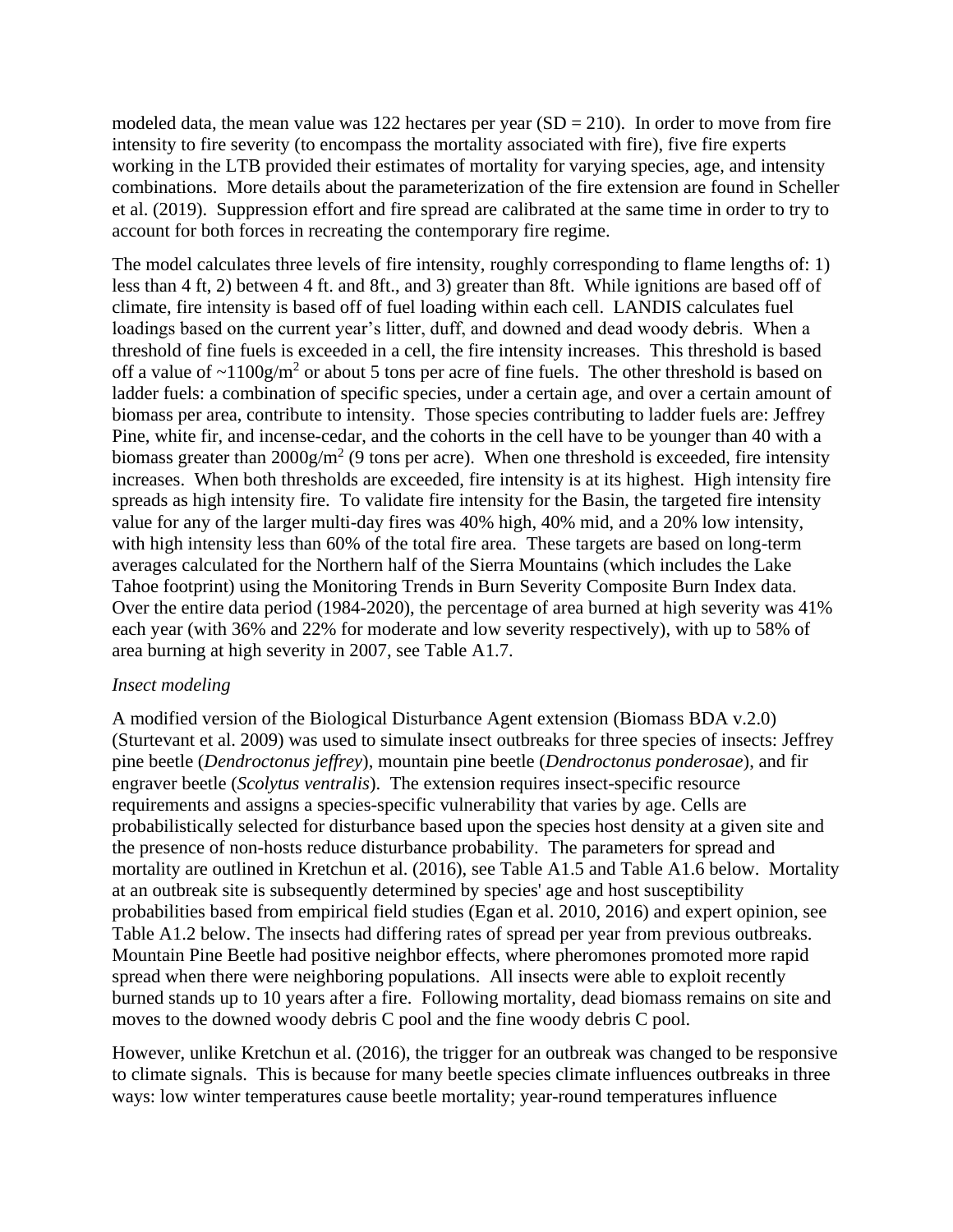development and mass attack; and drought stress reduces host resistance. Here, we modeled climate influences as a function of drought and mean minimum winter temperature, recognizing that the full suite of climatic influences is necessary for a fully mechanistic model. So long as annual climatic water deficit exceeded a set threshold, in conjunction with mean winter minimum temperatures exceeded a certain threshold, outbreaks could occur. A comparison between the modeled and observed outbreak dataset (USFS Aerial Detection Survey: [https://www.fs.fed.us/foresthealth/applied-sciences/mapping-reporting/index.shtml\)](https://www.fs.fed.us/foresthealth/applied-sciences/mapping-reporting/index.shtml) found an overestimation of frequency of occurrence but an underestimation of area impacted by insects (Fig. A1.7). However, there was unprecedented mortality across the Sierras due to the drought in California that lasted from 2012-2016, and the cause of the mortality has not been definitively attributed to insects or drought given that field studies are retrospective (e.g., Fettig et al. 2019, Restaino et al. 2019). While the ADS data were the main source of such insect mortality data; there are significant limitations with the data. Not all areas receive a fly-over each year and very few areas that are marked as having mortality receive on the ground verification. A newer dataset developed by the R5 Remote Sensing Research Team uses LANDSAT images to assess changes in canopy cover through time. From personal communication with Michele Slaton (USFS) who helped develop this data product, the amount of area affected by insects is far less than what is reported by the Aerial Detection Survey possibly due to the limited accuracy of flyover mapping. However, these data are still provisional as their manuscript is in review.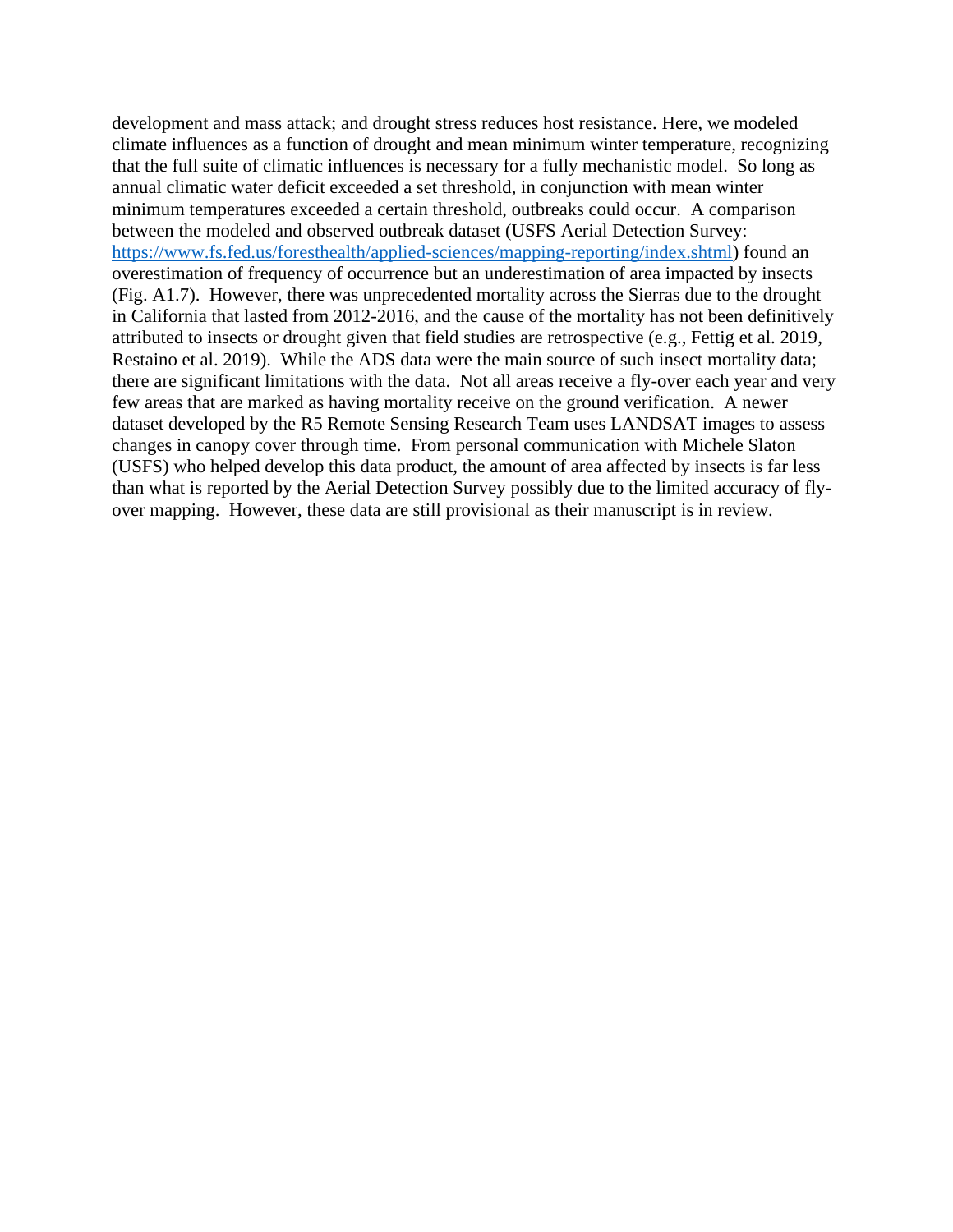# **Supplemental Tables:**

|            |                             | Fire Weather Index |                     |          |      |  |  |  |  |
|------------|-----------------------------|--------------------|---------------------|----------|------|--|--|--|--|
|            |                             | Thresholds         | <b>Effort Level</b> |          |      |  |  |  |  |
| Fire Type  | Mod-<br>Low-<br>mod<br>high |                    | Low                 | Moderate | High |  |  |  |  |
| Accidental | 40<br>60                    |                    |                     |          | 10   |  |  |  |  |
| Lightning  | 40                          | 60                 |                     |          | 10   |  |  |  |  |
| Rx         | 60                          |                    |                     |          |      |  |  |  |  |

Table A1.1. Suppression effort levels and effectiveness on fire spread probability.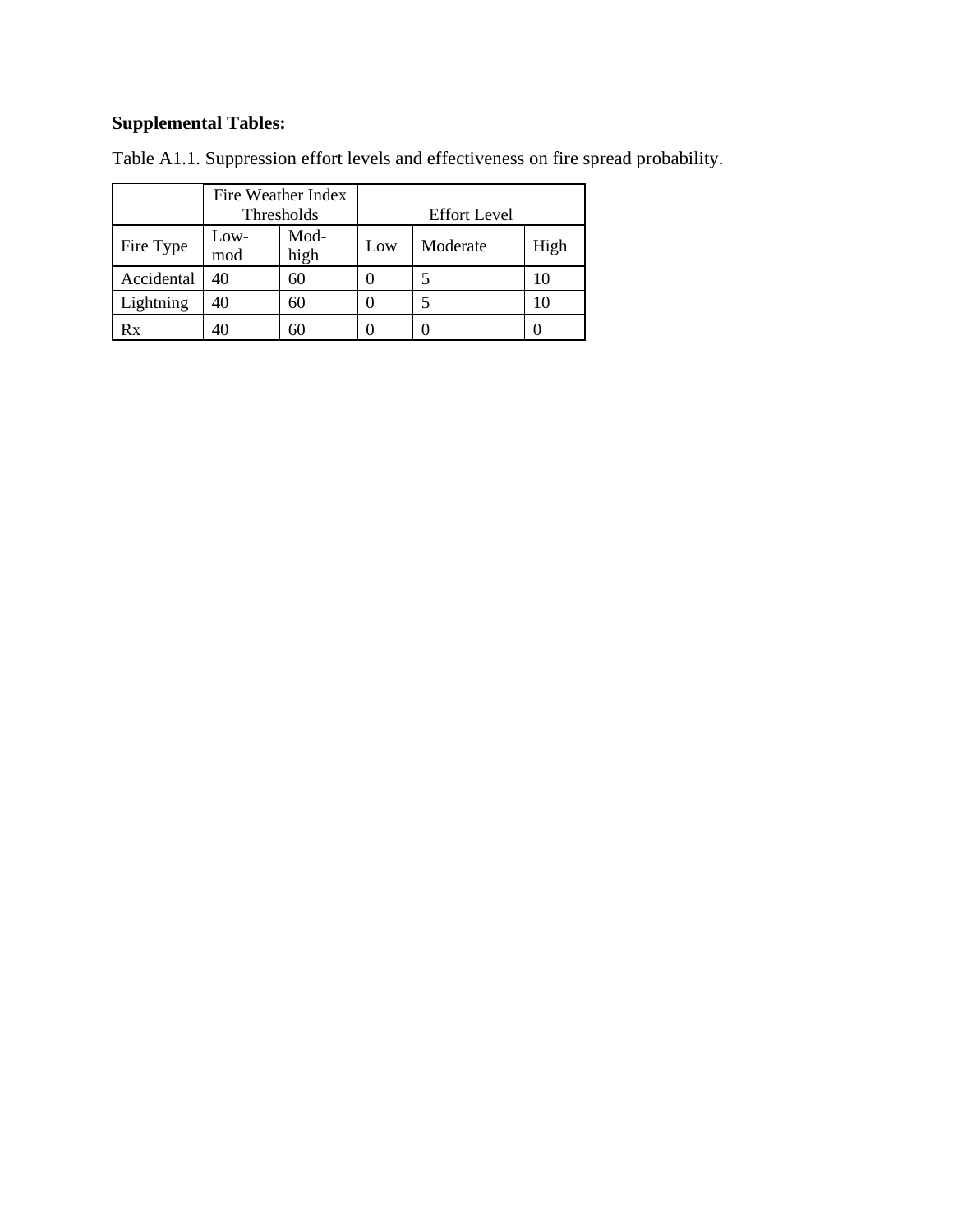| <b>Prescribed Fire Parameters</b> |                                                                         |
|-----------------------------------|-------------------------------------------------------------------------|
| MaximumRxWindSpeed                | $6.6 \, \text{(m/s)}$                                                   |
| MaximumRxFireWeatherIndex         | $55$ (unitless)                                                         |
| MinimumRxFireWeatherIndex         | 10 (unitless)                                                           |
| MaximumRxFireIntensity            | $1$ (low)                                                               |
| <b>NumberRxAnnualFires</b>        | 364 (days of year allowable, subject to climate constraints)            |
| FirstDayRxFires                   | 1 (first julian day for allowable fire, subject to climate constraints) |
| TargetRxSize                      | 72 (hectares)                                                           |

Table A1.2. Prescribed fire parameters used for Scenario 5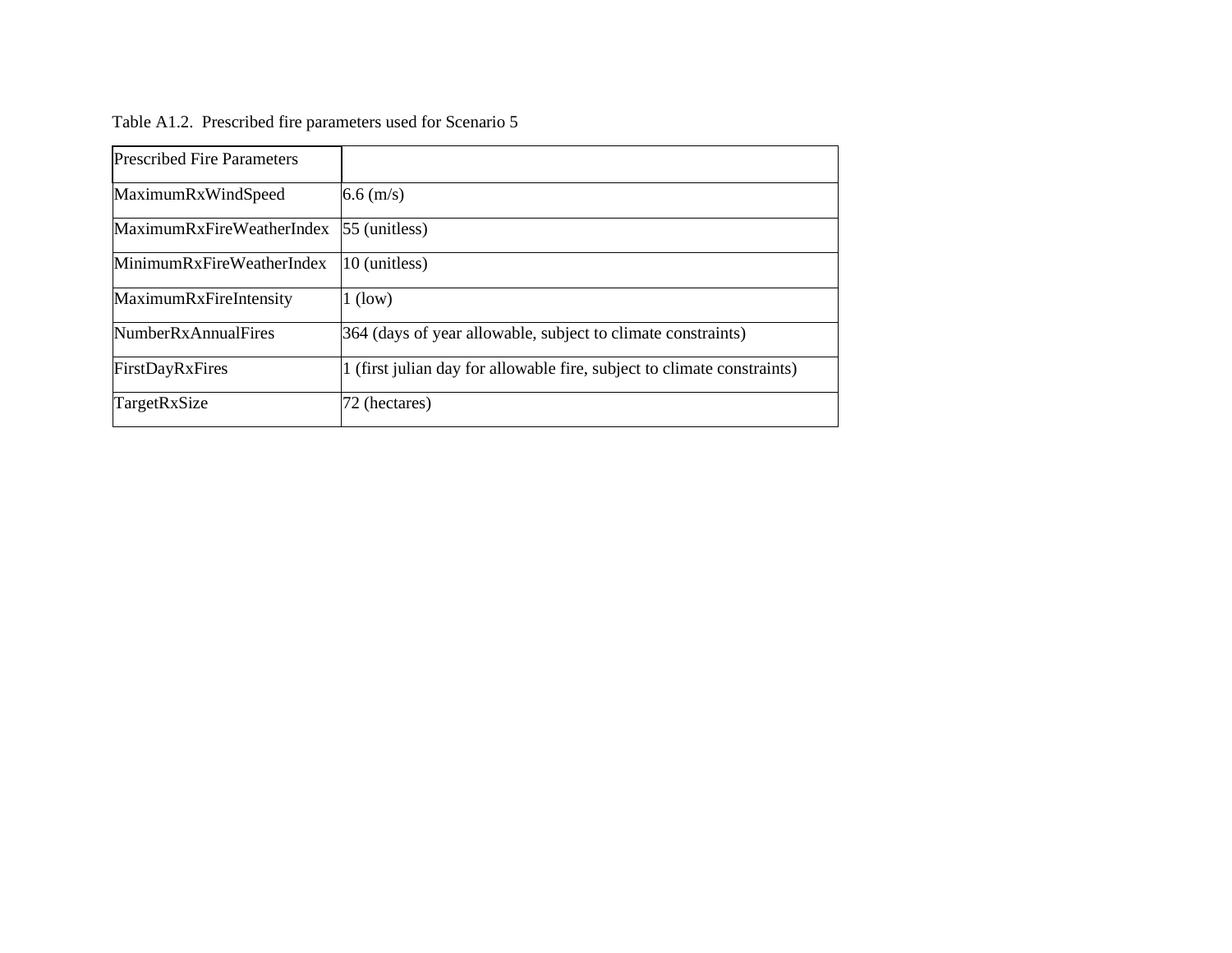|                         |               |                |                |                              | <b>Seed effective Maximum</b> |           |                     |                  |                                        |           |
|-------------------------|---------------|----------------|----------------|------------------------------|-------------------------------|-----------|---------------------|------------------|----------------------------------------|-----------|
|                         |               | <b>Sexual</b>  |                |                              | dispersal                     | dispersal | <b>Vegetative</b>   | <b>Minimum</b>   | <b>Maximum</b>                         |           |
|                         |               | maturity Shade |                | <b>Fire</b>                  | distance                      | distance  | Reproductionage veg |                  | age veg                                | Post-fire |
| <b>Name</b>             | Longevity age |                |                | tolerance tolerance (meters) |                               | (meters)  | Probability         |                  | reproduction reproduction regeneration |           |
| Pinus jeffreyi          | 500           | 25             | $\overline{2}$ | 5                            | 50                            | 300       | $\mathbf{0}$        | $\boldsymbol{0}$ | $\mathbf{0}$                           | none      |
| <b>Pinus</b>            |               |                |                |                              |                               |           |                     |                  |                                        |           |
| lambertiana             | 550           | 20             | 3              | 5                            | 30                            | 400       | $\mathbf{0}$        | $\boldsymbol{0}$ | $\mathbf{0}$                           | none      |
| <b>Calocedrus</b>       |               |                |                |                              |                               |           |                     |                  |                                        |           |
| decurrens               | 500           | 30             | 3              | 5                            | 30                            | 1000      | $\overline{0}$      | $\boldsymbol{0}$ | $\boldsymbol{0}$                       | none      |
| Abies concolor          | 450           | 35             | $\overline{4}$ | 3                            | 30                            | 500       | $\overline{0}$      | $\boldsymbol{0}$ | $\mathbf{0}$                           | none      |
| Abies magnifica         | 500           | 40             | 3              | $\overline{4}$               | 30                            | 500       | $\overline{0}$      | $\boldsymbol{0}$ | $\boldsymbol{0}$                       | none      |
| Pinus contorta          | 250           | $\overline{7}$ | 1              | $\overline{2}$               | 30                            | 300       | $\overline{0}$      | $\boldsymbol{0}$ | $\mathbf{0}$                           | none      |
| Pinus monticola         | 550           | 18             | 3              | $\overline{4}$               | 30                            | 800       | $\overline{0}$      | $\mathbf{0}$     | $\mathbf{0}$                           | none      |
| <b>Tsuga</b>            |               |                |                |                              |                               |           |                     |                  |                                        |           |
| mertensiana             | 800           | 20             | 5              | $\mathbf{1}$                 | 30                            | 800       | 0.0005              | 100              | 800                                    | none      |
| <b>Pinus albicaulis</b> | 900           | 30             | $\overline{3}$ | $\overline{2}$               | 30                            | 2500      | 0.0001              | 100              | 900                                    | none      |
| <b>Populus</b>          |               |                |                |                              |                               |           |                     |                  |                                        |           |
| tremuloides             | 175           | 15             | 1              | $\sqrt{2}$                   | 30                            | 1000      | 0.9                 | 1                | 175                                    | resprout  |
| Non-N fixing,           |               |                |                |                              |                               |           |                     |                  |                                        |           |
| <b>Resprouting</b>      | 80            | 5              | $\overline{2}$ | $\mathbf{1}$                 | 30                            | 550       | 0.85                | 5                | 70                                     | resprout  |
| Non-N fixing,           |               |                |                |                              |                               |           |                     |                  |                                        |           |
| <b>Seeding</b>          | 80            | 5              | $\overline{2}$ | 1                            | 30                            | 1000      | $\boldsymbol{0}$    | $\boldsymbol{0}$ | $\boldsymbol{0}$                       | none      |
| N fixing,               |               |                |                |                              |                               |           |                     |                  |                                        |           |
| <b>Resprouting</b>      | 80            | 5              |                | 1                            | 30                            | 500       | 0.75                | 5                | 70                                     | resprout  |
| N fixing,               |               |                |                |                              |                               |           |                     |                  |                                        |           |
| <b>Seeding</b>          | 80            | 5              | 1              | $\mathbf{1}$                 | 30                            | 800       | $\boldsymbol{0}$    | $\boldsymbol{0}$ | $\overline{0}$                         | none      |

Table A1.3. Species parameters used in modeling.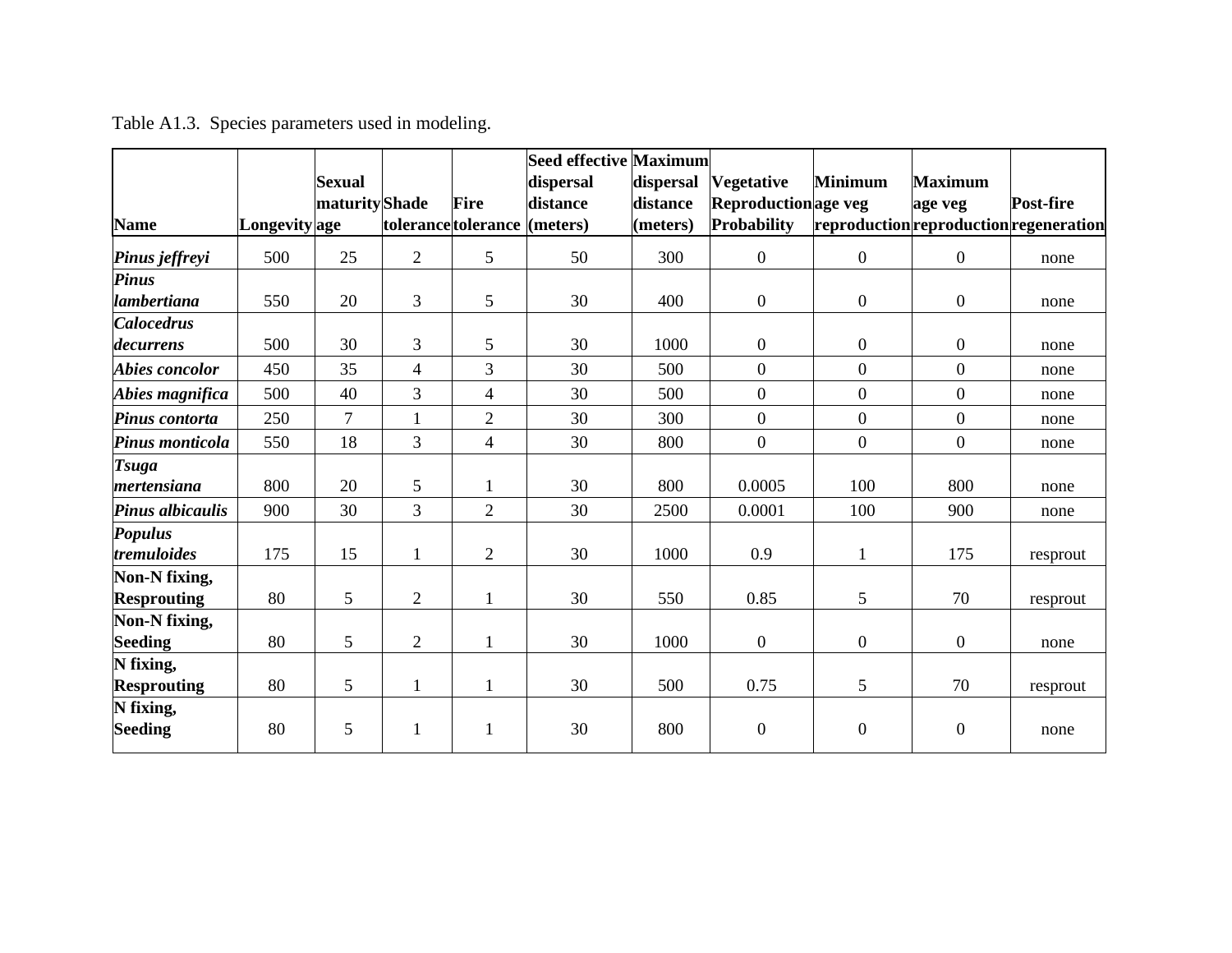# Table A1.4. Harvest removals prescription tables

|                            |                 | <b>Abies</b><br>concolor | <b>Calocedrus</b><br>decurrens | <b>Pinus</b><br>jeffreyi | <b>Abies</b><br>magnifica | <b>Pinus</b><br>contorta | <b>Pinus</b><br>lambertiana | <b>NonnResp</b> | <b>NonnSeed</b> | <b>FixnResp</b> | <b>FixnSeed</b> |
|----------------------------|-----------------|--------------------------|--------------------------------|--------------------------|---------------------------|--------------------------|-----------------------------|-----------------|-----------------|-----------------|-----------------|
| <b>Hand Thinning</b>       | Age range       | $1 - 60$                 | $1 - 64$                       | $1 - 52$                 | $1 - 60$                  | $1 - 73$                 | $1 - 52$                    | 10-200          | 10-200          | 10-200          | $10-200$        |
| Scenario 1 - 5             | Percent removed | $-66%$                   | $-66%$                         | $-66%$                   | $-66%$                    | $-66%$                   | $-66%$                      | $-5%$           | $-5%$           | $-5%$           | $-5%$           |
| Trees up to 11"            | Age range       | 61-70                    | 65-78                          | 53-68                    | 61-75                     | 74-88                    | 53-64                       |                 |                 |                 |                 |
| dbh                        | Percent removed | $-39%$                   | $-39%$                         | $-39%$                   | $-39%$                    | $-39%$                   | $-39%$                      |                 |                 |                 |                 |
| <b>Mechanical Thinning</b> |                 | <b>Abies</b><br>concolor | <b>Calocedrus</b><br>decurrens | <b>Pinus</b><br>jeffreyi | <b>Abies</b><br>magnifica | <b>Pinus</b><br>contorta | Pinus<br>lambertiana        | <b>NonnResp</b> | <b>NonnSeed</b> | <b>FixnResp</b> | <b>FixnSeed</b> |
| Scenario 1, 2, 4, 5        | Age range       | $1 - 60$                 | $1 - 64$                       | $1 - 52$                 | $1-60$                    | $1 - 73$                 | $1 - 52$                    | 10-200          | 10-200          | 10-200          | 10-200          |
| Trees up to 24"            | Percent removed | $-93%$                   | $-93%$                         | $-93%$                   | $-93%$                    | $-93%$                   | $-93%$                      | $-30%$          | $-30%$          | $-30%$          | $-30%$          |
| dbh                        | Age range       | 61-65                    | 65-71                          | 53-60                    | 61-68                     | 74-80                    | 53-58                       |                 |                 |                 |                 |
|                            | Percent removed | $-70%$                   | $-70%$                         | $-70%$                   | $-70%$                    | $-70%$                   | $-70%$                      |                 |                 |                 |                 |
|                            | Age range       | 66-70                    | 72-78                          | 61-68                    | 69-75                     | 81-88                    | 59-64                       |                 |                 |                 |                 |
|                            | Percent removed | $-65%$                   | $-65%$                         | $-65%$                   | $-65%$                    | $-65%$                   | $-65%$                      |                 |                 |                 |                 |
|                            | Age range       | 71-75                    | 79-84                          | 69-76                    | 76-82                     | 89-96                    | 65-70                       |                 |                 |                 |                 |
|                            | Percent removed | $-57%$                   | $-57%$                         | $-57%$                   | $-57%$                    | $-57%$                   | $-57%$                      |                 |                 |                 |                 |
|                            | Age range       | 76-80                    | 85-91                          | 77-85                    | 83-90                     | 97-105                   | 71-77                       |                 |                 |                 |                 |
|                            | Percent removed | $-45%$                   | $-45%$                         | $-45%$                   | $-45%$                    | $-45%$                   | $-45%$                      |                 |                 |                 |                 |
|                            | Age range       | 81-84                    | 92-99                          | 86-95                    | 91-97                     | 106-115                  | 78-83                       |                 |                 |                 |                 |
|                            | Percent removed | $-32%$                   | $-32%$                         | $-32%$                   | $-32%$                    | $-32%$                   | $-32%$                      |                 |                 |                 |                 |
|                            | Age range       | 85-89                    | 100-107                        | 96-105                   | 98-104                    | 116-125                  | 84-90                       |                 |                 |                 |                 |
|                            | Percent removed | $-23%$                   | $-23%$                         | $-23%$                   | $-23%$                    | $-23%$                   | $-23%$                      |                 |                 |                 |                 |
|                            | Age range       | 90-93                    | 108-115                        | 106-115                  | 105-112                   | 126-136                  | 91-97                       |                 |                 |                 |                 |
|                            | Percent removed | $-17%$                   | $-17%$                         | $-17%$                   | $-17%$                    | $-17%$                   | $-17%$                      |                 |                 |                 |                 |
|                            | Age range       | 94-98                    | 116-125                        | 116-126                  | 113-120                   | 137-148                  | 98-104                      |                 |                 |                 |                 |
|                            | Percent removed | $-13%$                   | $-13%$                         | $-13%$                   | $-13%$                    | $-13%$                   | $-13%$                      |                 |                 |                 |                 |
|                            | Age range       | 99-103                   | 126-135                        | 127-138                  | 121-127                   | 149-161                  | 105-112                     |                 |                 |                 |                 |
|                            | Percent removed | $-8%$                    | $-8\%$                         | $-8%$                    | $-8\%$                    | $-8\%$                   | $-8\%$                      |                 |                 |                 |                 |
|                            | Age range       | 104-108                  | 136-145                        | 139-151                  | 128-135                   | 162-176                  | 113-120                     |                 |                 |                 |                 |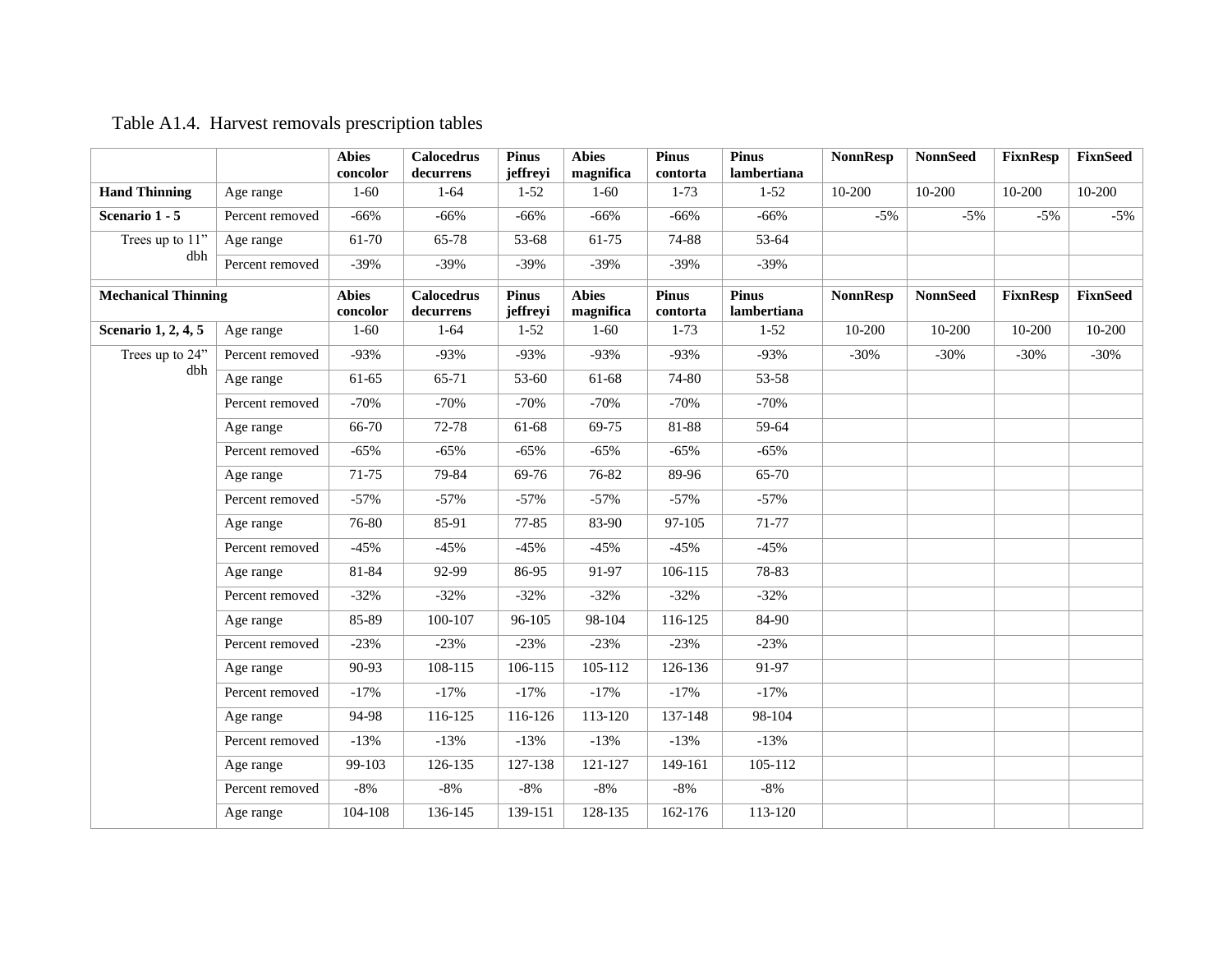|                            | Percent removed | $-4%$                    | $-4%$                          | $-4%$                    | $-4%$                     | $-4%$                    | $-4%$                       |                 |                 |                 |                 |
|----------------------------|-----------------|--------------------------|--------------------------------|--------------------------|---------------------------|--------------------------|-----------------------------|-----------------|-----------------|-----------------|-----------------|
| <b>Mechanical Thinning</b> |                 | <b>Abies</b><br>concolor | <b>Calocedrus</b><br>decurrens | <b>Pinus</b><br>jeffreyi | <b>Abies</b><br>magnifica | <b>Pinus</b><br>contorta | <b>Pinus</b><br>lambertiana | <b>NonnResp</b> | <b>NonnSeed</b> | <b>FixnResp</b> | <b>FixnSeed</b> |
| Scenario 3                 | Age range       | $1 - 60$                 | $1 - 64$                       | $1 - 52$                 | $1 - 60$                  | $1-73$                   | $1 - 52$                    | 10-200          | 10-200          | 10-200          | 10-200          |
| Trees up to 38"            | Percent removed | $-95%$                   | $-95%$                         | $-95%$                   | $-95%$                    | $-95%$                   | $-95%$                      | $-30%$          | $-30%$          | $-30%$          | $-30%$          |
| dbh                        | Age range       | 61-65                    | 65-71                          | 53-60                    | 61-68                     | 74-80                    | 53-58                       |                 |                 |                 |                 |
|                            | Percent removed | $-95%$                   | $-95%$                         | $-95%$                   | $-95%$                    | $-95%$                   | $-95%$                      |                 |                 |                 |                 |
|                            | Age range       | 66-70                    | 72-78                          | 61-68                    | 69-75                     | 81-88                    | 59-64                       |                 |                 |                 |                 |
|                            | Percent removed | $-85%$                   | $-85%$                         | $-85%$                   | $-85%$                    | $-85%$                   | $-85%$                      |                 |                 |                 |                 |
|                            | Age range       | $71 - 75$                | 79-84                          | 69-76                    | 76-82                     | 89-96                    | 65-70                       |                 |                 |                 |                 |
|                            | Percent removed | $-85%$                   | $-85%$                         | $-85%$                   | $-85%$                    | $-85%$                   | $-85%$                      |                 |                 |                 |                 |
|                            | Age range       | 76-80                    | 85-91                          | 77-85                    | 83-90                     | 97-105                   | 71-77                       |                 |                 |                 |                 |
|                            | Percent removed | $-85%$                   | $-85%$                         | $-85%$                   | $-85%$                    | $-85%$                   | $-85%$                      |                 |                 |                 |                 |
|                            | Age range       | 81-84                    | 92-99                          | 86-95                    | 91-97                     | 106-115                  | 78-83                       |                 |                 |                 |                 |
|                            | Percent removed | $-75%$                   | $-75%$                         | $-75%$                   | $-75%$                    | $-75%$                   | $-75%$                      |                 |                 |                 |                 |
|                            | Age range       | 85-89                    | 100-107                        | 96-105                   | 98-104                    | 116-125                  | 84-90                       |                 |                 |                 |                 |
|                            | Percent removed | $-70%$                   | $-70%$                         | $-70%$                   | $-70%$                    | $-70%$                   | $-70%$                      |                 |                 |                 |                 |
|                            | Age range       | 90-93                    | 108-115                        | 106-115                  | 105-112                   | 126-136                  | 91-97                       |                 |                 |                 |                 |
|                            | Percent removed | $-60%$                   | $-60%$                         | $-60%$                   | $-60%$                    | $-60%$                   | $-60%$                      |                 |                 |                 |                 |
|                            | Age range       | 94-98                    | 116-125                        | $116-126$                | 113-120                   | 137-148                  | 98-104                      |                 |                 |                 |                 |
|                            | Percent removed | $-35%$                   | $-35%$                         | $-35%$                   | $-35%$                    | $-35%$                   | $-35%$                      |                 |                 |                 |                 |
|                            | Age range       | 99-103                   | 126-135                        | 127-138                  | 121-127                   | 149-161                  | 105-112                     |                 |                 |                 |                 |
|                            | Percent removed | $-20%$                   | $-20%$                         | $-20%$                   | $-20%$                    | $-20%$                   | $-20%$                      |                 |                 |                 |                 |
|                            | Age range       | 104-108                  | 136-145                        | 139-151                  | 128-135                   | 162-176                  | 113-120                     |                 |                 |                 |                 |
|                            | Percent removed | $-10%$                   | $-10%$                         | $-10%$                   | $-10%$                    | $-10%$                   | $-10%$                      |                 |                 |                 |                 |
|                            | Age range       | 109-120                  | 146-180                        | 152-240                  | 136-180                   | 177-230                  | 121-160                     |                 |                 |                 |                 |
|                            | Percent removed | $-10%$                   | $-10%$                         | $-10%$                   | $-10%$                    | $-10%$                   | $-10%$                      |                 |                 |                 |                 |
|                            | Age range       | 121-125                  | 181-200                        | 241-252                  | 181-190                   | 231-250                  | 161-180                     |                 |                 |                 |                 |
|                            | Percent removed | $-5%$                    | $-5%$                          | $-5%$                    | $-5%$                     | $-5%$                    | $-5%$                       |                 |                 |                 |                 |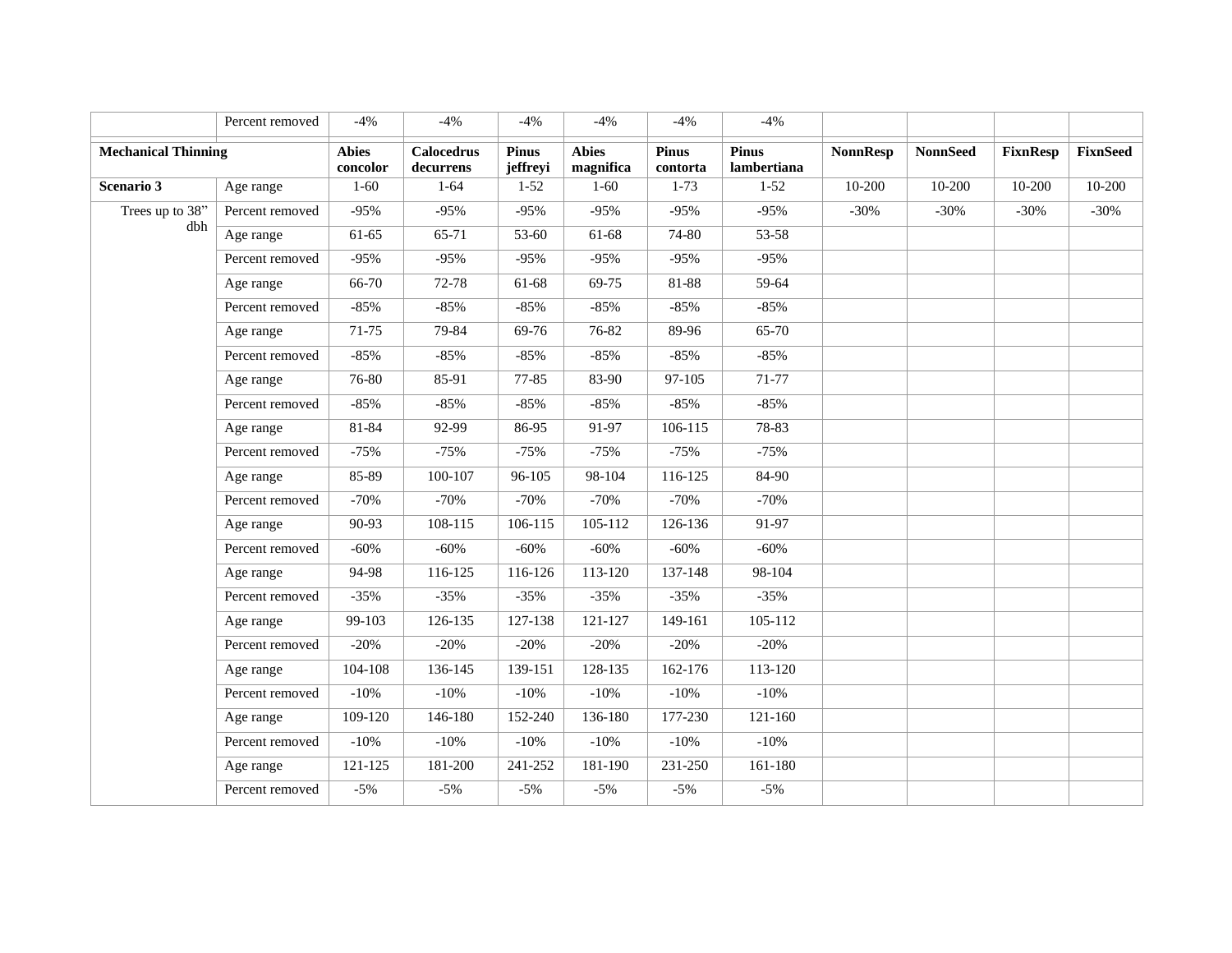Table A1.5. Insect disturbance inputs by insect

|                    | <b>Fir</b>      |                 | <b>Jeffrey</b>       |            | <b>Mountain</b> |          |
|--------------------|-----------------|-----------------|----------------------|------------|-----------------|----------|
|                    | <b>Engraver</b> |                 | <b>Pine Beetle</b>   |            | <b>Pine</b>     |          |
|                    |                 |                 |                      |            | <b>Beetle</b>   |          |
|                    | Parameter       | Source          | Parameter            | Source     | Parameter       | Source   |
| <b>Dispersal</b>   | $1000$ m/year   | Jactel          | $600 \text{ m/year}$ | Egan       | $400 \text{ m}$ | Safranik |
| Rate               |                 | (1991)          |                      | (personal) | year            | (2006)   |
|                    |                 |                 |                      | comm.)     |                 |          |
| Neighborhood       | N/A             | <b>USFS Fir</b> | N/A                  | N/A        | Yes, $2x$       | Safranik |
| <b>Effect</b>      |                 | Engraver        |                      |            |                 | (2006)   |
|                    |                 | Facts           |                      |            |                 |          |
|                    |                 | (2017)          |                      |            |                 |          |
| <b>Disturbance</b> | Fire: 100%,     | Schwilk         | Fire: 100%,          | Schwilk    | Fire: 100%,     | Schwilk  |
| <b>Modifier</b>    | 10 years        | 2006            | 10 years             | 2006       | 10 years        | 2006     |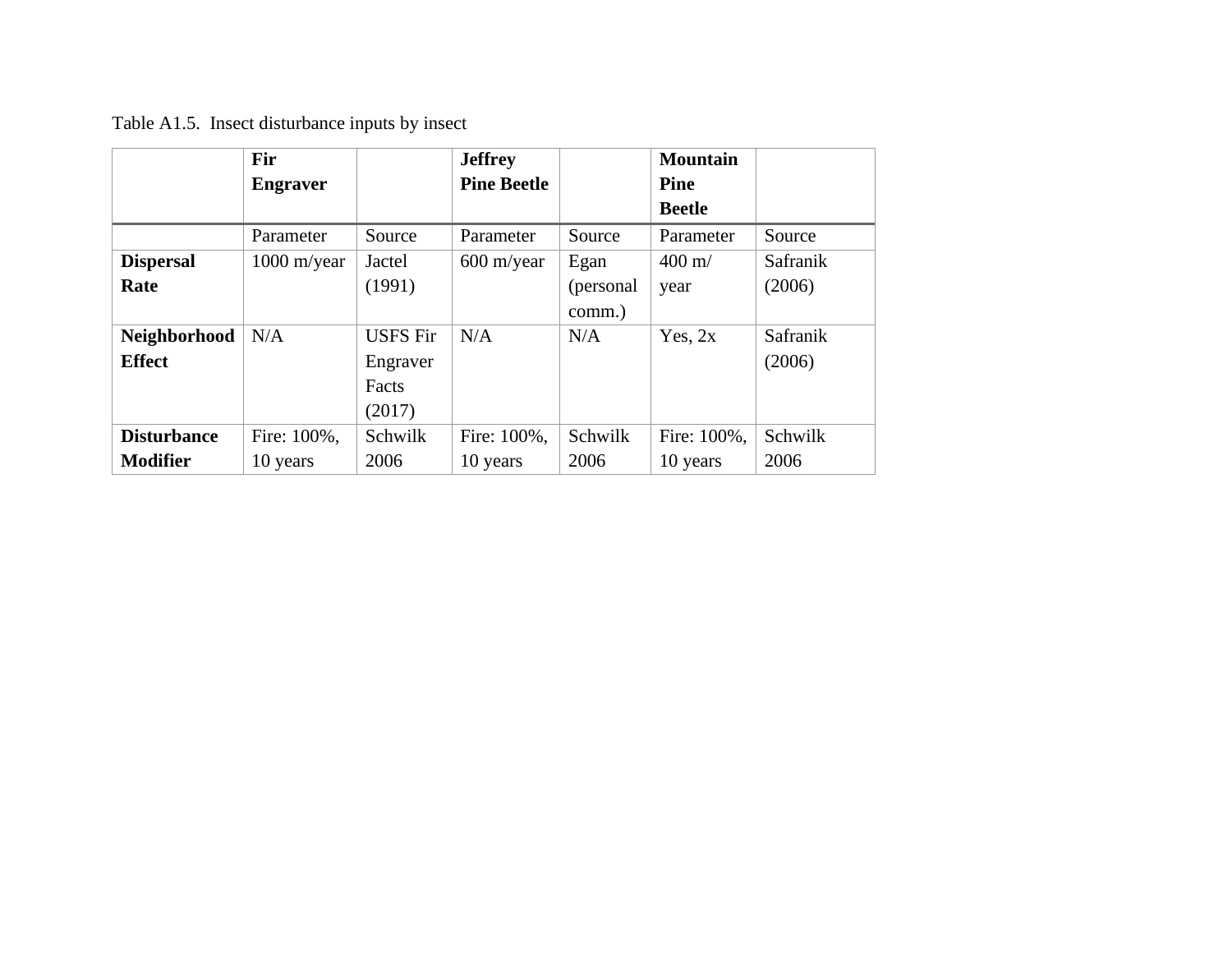|                 |                | <b>Susceptibility</b> |           |         | <b>Mortality</b> |           |         |           |
|-----------------|----------------|-----------------------|-----------|---------|------------------|-----------|---------|-----------|
|                 | Target         | Age                   | Age       | Age     | Age              | Age       | Age     | Source    |
|                 | <b>Species</b> | Class 1               | Class 2   | Class 3 | Class 1          | Class 2   | Class 3 |           |
| Fir             | Abies          | $0-10$ ,              | $10-60$ , | $60+,$  | $0-10$ ,         | $10-60$ , | $60+,$  | Ferrell   |
| <b>Engraver</b> | concolor       | 0%                    | 65%       | 75%     | 0%               | 8%        | 12%     | 1994,     |
|                 | <b>Abies</b>   | $0-10$ ,              | $10-60$ , | $60+,$  | $0-10$ ,         | $10-60$ , | $60+,$  | Schwilk   |
|                 | magnifica      | 0%                    | 45%       | 55%     | 0%               | 8%        | 12%     | 2006,     |
|                 |                |                       |           |         |                  |           |         | Egan      |
|                 |                |                       |           |         |                  |           |         | (personal |
|                 |                |                       |           |         |                  |           |         | comm)     |
| <b>Jeffrey</b>  | Pinus          | $0-20,$               | $20-30$ , | $30+,$  | $0-40,$          | $40-$     | $120+,$ | Egan et   |
| <b>Pine</b>     | jeffreyi       | 10%                   | 80%       | 80%     | 5%               | 120,      | 8%      | al. 2016  |
| <b>Beetle</b>   |                |                       |           |         |                  | 18%       |         |           |
| <b>Mountain</b> | Pinus          | $0-20,$               | $20-60$ , | $80+,$  | $0-20,$          | $20-60$ , | $80+,$  | Safranik  |
| <b>Pine</b>     | albicaulis     | 33%                   | 66%       | 80%     | 5%               | 15%       | 20%     | (2006),   |
| <b>Beetle</b>   | Pinus          | $0-20,$               | $20-60$ , | $80+,$  | $0-20,$          | $20-60$ , | $80+,$  | Cole and  |
|                 | lambertiana    | 33%                   | 66%       | 80%     | 5%               | 25%       | 30%     | Amman     |
|                 | Pinus          | $0-20,$               | $20-60$ , | $80+,$  | $0-20,$          | $20-60$ , | $80+,$  | (1980)    |
|                 | contorta       | 33%                   | 66%       | 80%     | 5%               | 15%       | 20%     |           |
|                 | Pinus          | $0-20,$               | $20-60$ , | $80+,$  | $0-20,$          | $20-60$ , | $80+,$  |           |
|                 | monticola      | 33%                   | 66%       | 80%     | 5%               | 25%       | 30%     |           |

Table A1.6: Insect disturbance parameters by insect by host species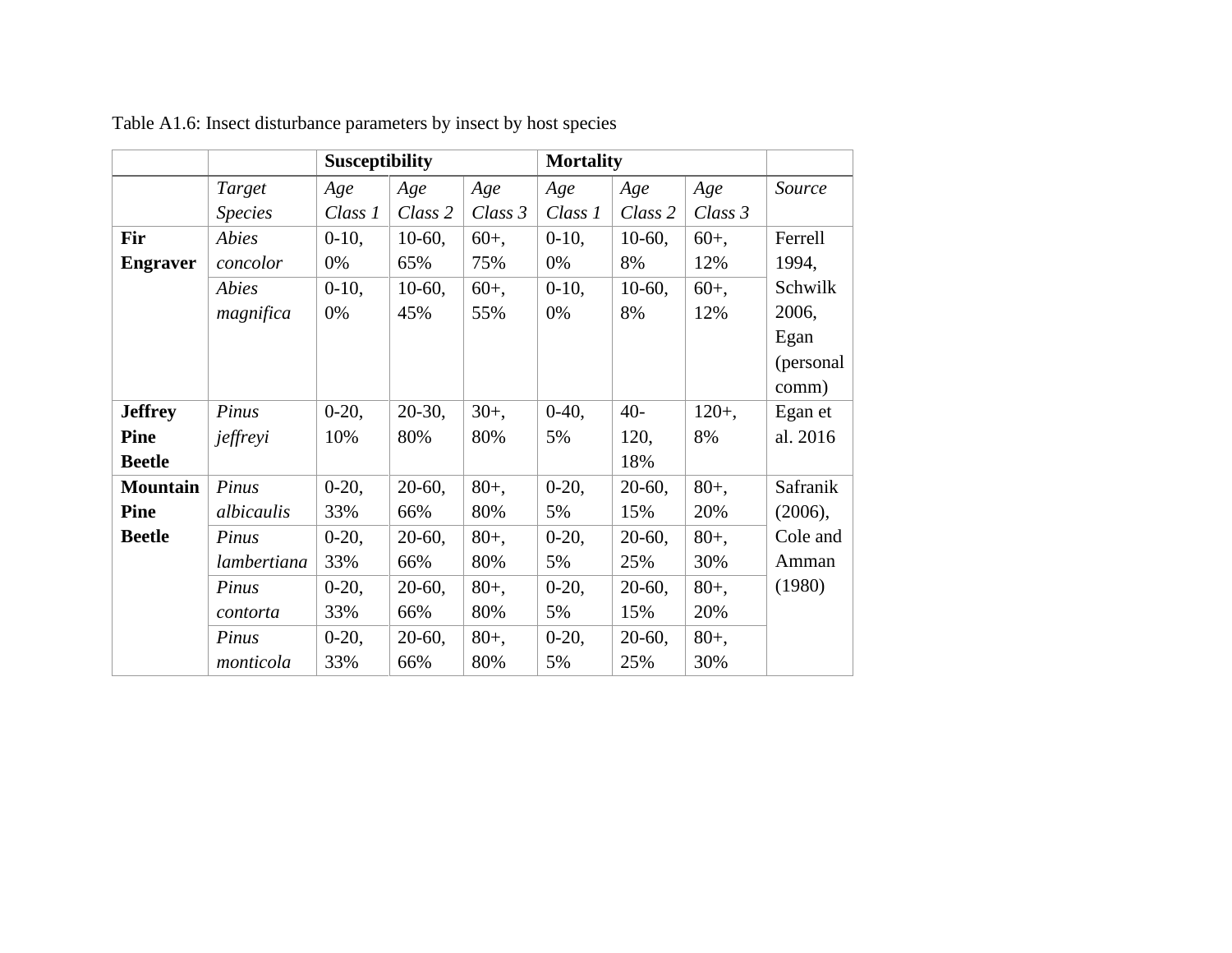|                                    | 1984 | 1985 | 1986 | 1987 | 1988 | 1989 | 1990 | 1991 | 1992 | 1994 | 1996 | 1997 | 1999 | 2000 | 2001 | 2002 | 2003 | 2004         |
|------------------------------------|------|------|------|------|------|------|------|------|------|------|------|------|------|------|------|------|------|--------------|
| High<br>severity                   | 23%  | 16%  | 21%  | 32%  | 39%  | 37%  | 41%  | 6%   | 68%  | 48%  | 21%  | 17%  | 28%  | 45%  | 50%  | 31%  | 8%   | 42%          |
| <b>Moderate</b><br>severity        | 30%  | 17%  | 52%  | 39%  | 35%  | 41%  | 35%  | 52%  | 23%  | 29%  | 56%  | 41%  | 49%  | 36%  | 37%  | 41%  | 51%  | 36%          |
| <b>Very</b><br>low/low<br>severity | 47%  | 67%  | 27%  | 29%  | 27%  | 22%  | 24%  | 42%  | 9%   | 22%  | 23%  | 42%  | 24%  | 19%  | 13%  | 29%  | 41%  | 23%          |
|                                    | 2005 | 2006 | 2007 | 2008 | 2009 | 2010 | 2011 | 2012 | 2013 | 2014 | 2015 | 2016 | 2017 | 2018 | 2019 | 2020 |      | <b>Total</b> |
| <b>High</b><br>severity            | 32%  | 27%  | 58%  | 30%  | 20%  | 15%  | 5%   | 34%  | 42%  | 54%  | 45%  | 36%  | 38%  | 38%  | 37%  | 50%  |      | 41%          |
| Moderate<br>severity               | 42%  | 52%  | 29%  | 48%  | 39%  | 45%  | 39%  | 48%  | 37%  | 24%  | 32%  | 43%  | 37%  | 40%  | 39%  | 26%  |      | 36%          |
| <b>Very</b><br>low/low<br>severity | 26%  | 21%  | 12%  | 22%  | 41%  | 39%  | 56%  | 18%  | 22%  | 21%  | 23%  | 22%  | 26%  | 21%  | 24%  | 24%  |      | 22%          |

Table A1.7. Percent of fire severity type by class based on MTBS thematic burn severity for the Northern Sierras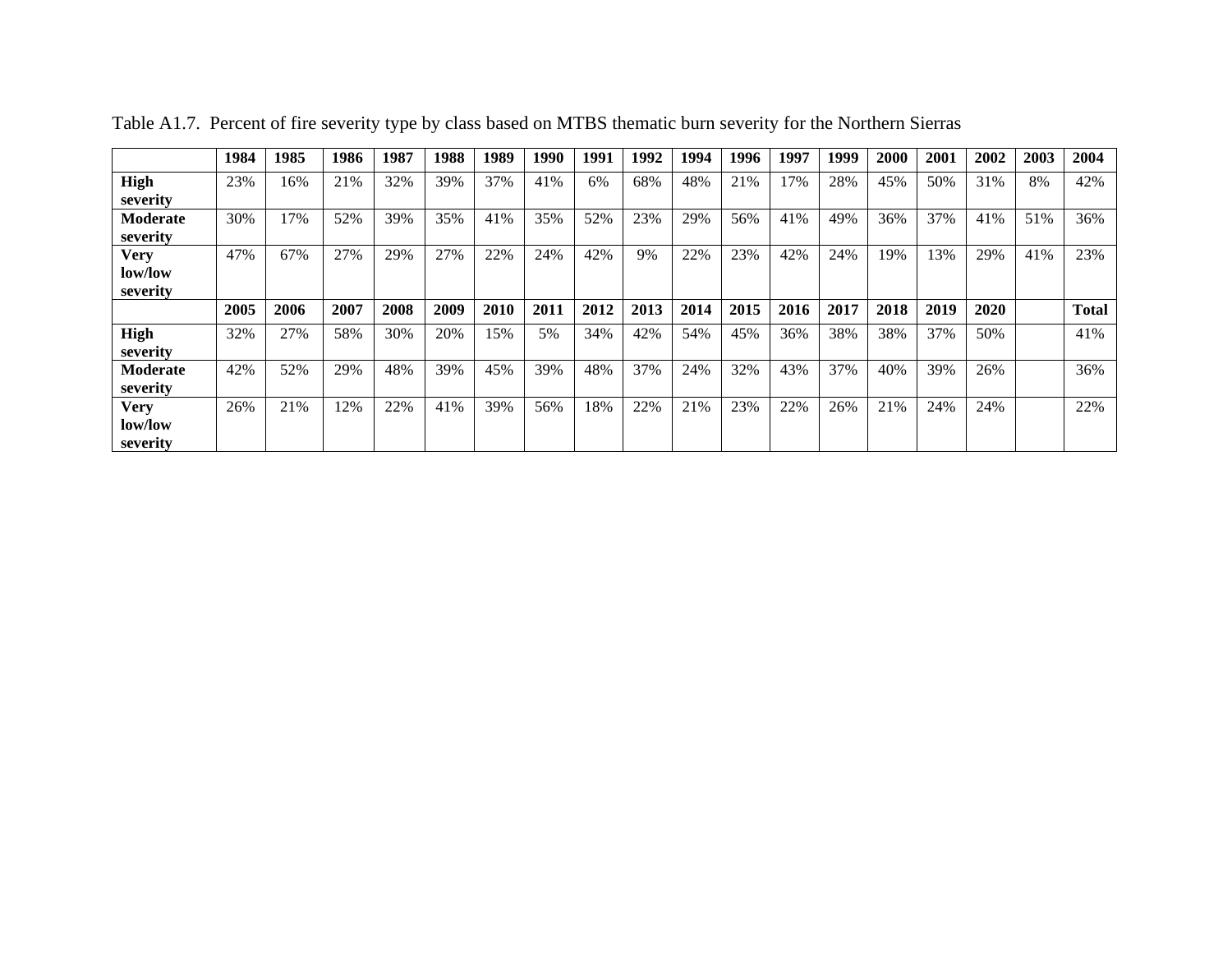## **Supplemental Figures:**



Fig. A1.1. Projected precipitation in mm yr<sup>-1</sup>, lines of best fit are GAM estimated, and boxplots represent distribution of annual precipitation for the years 2090-2100.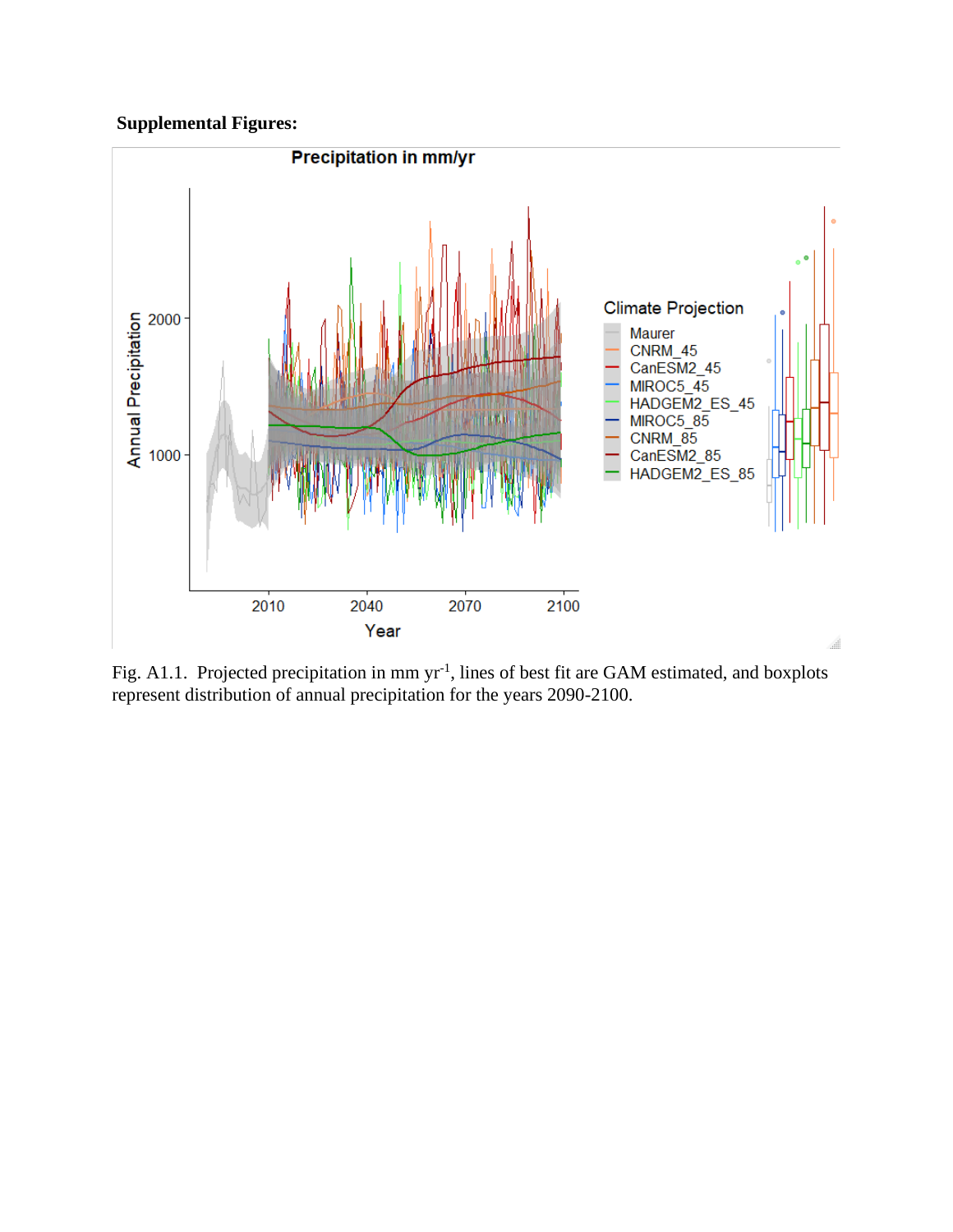

Fig. A1.2. Projected number of consecutive days with no precipitation, lines of best fit are GAM estimated, and boxplots represent distribution of consecutive days per year for the years 2090- 2100.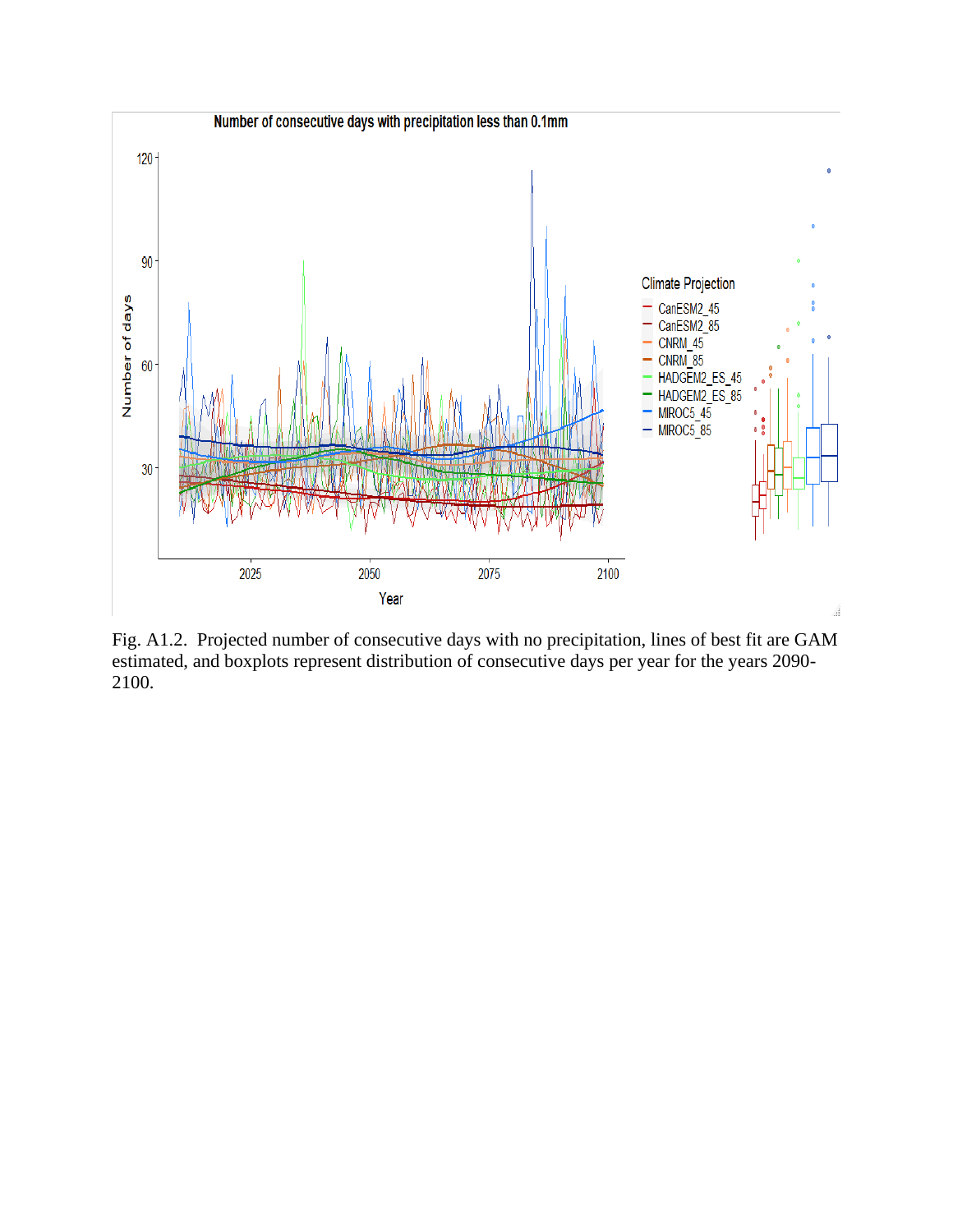

Fig. A1.3. Projected daily maximum temperature in degrees C, lines of best fit are GAM estimated, and boxplots represent distribution of daily temperatures for the years 2090-2100 for the future climate projections.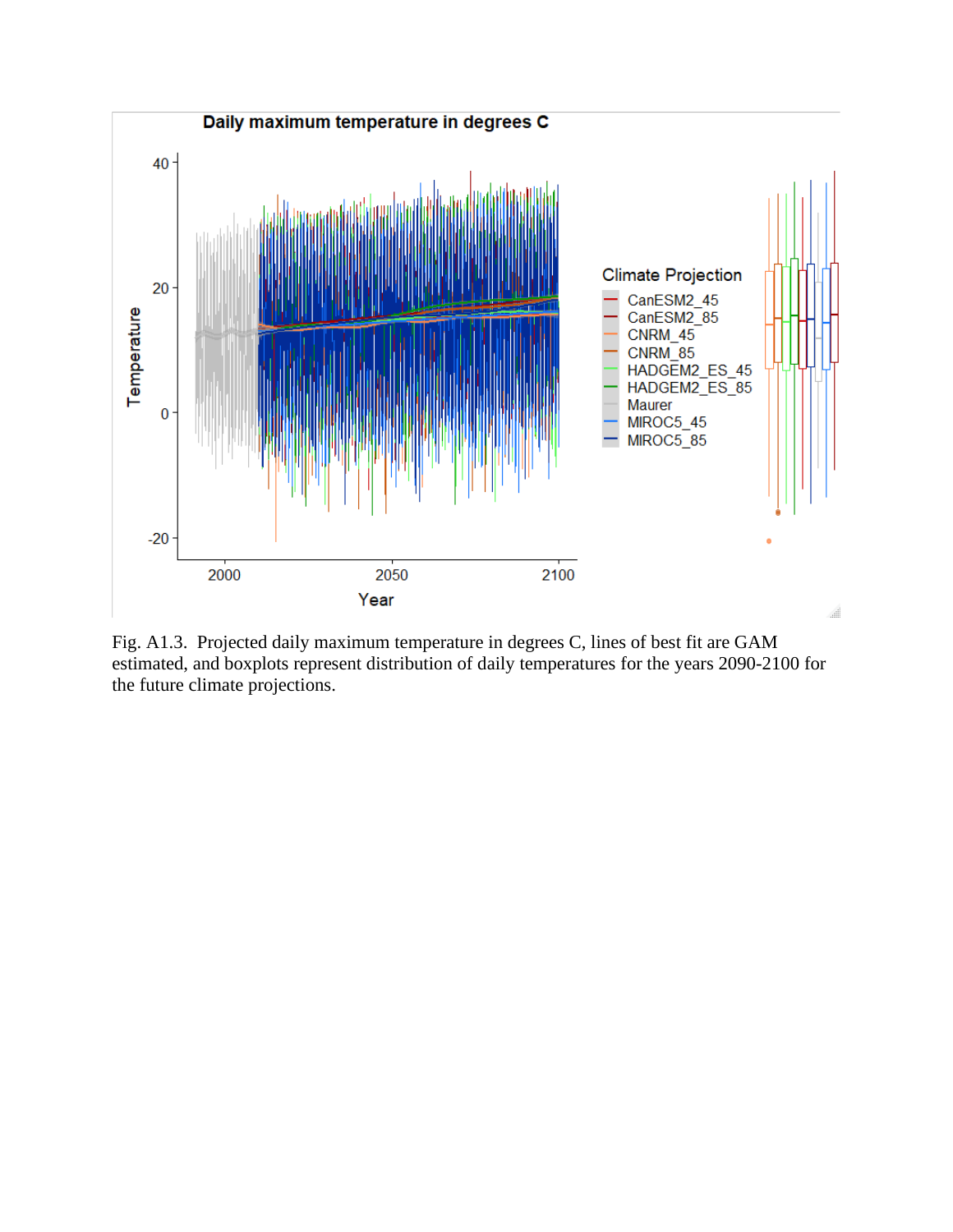

Fig. A1.4. Observed versus modeled total C, in megagrams C per hectare, by ecoregion, error bars represent +/- 1 standard deviation.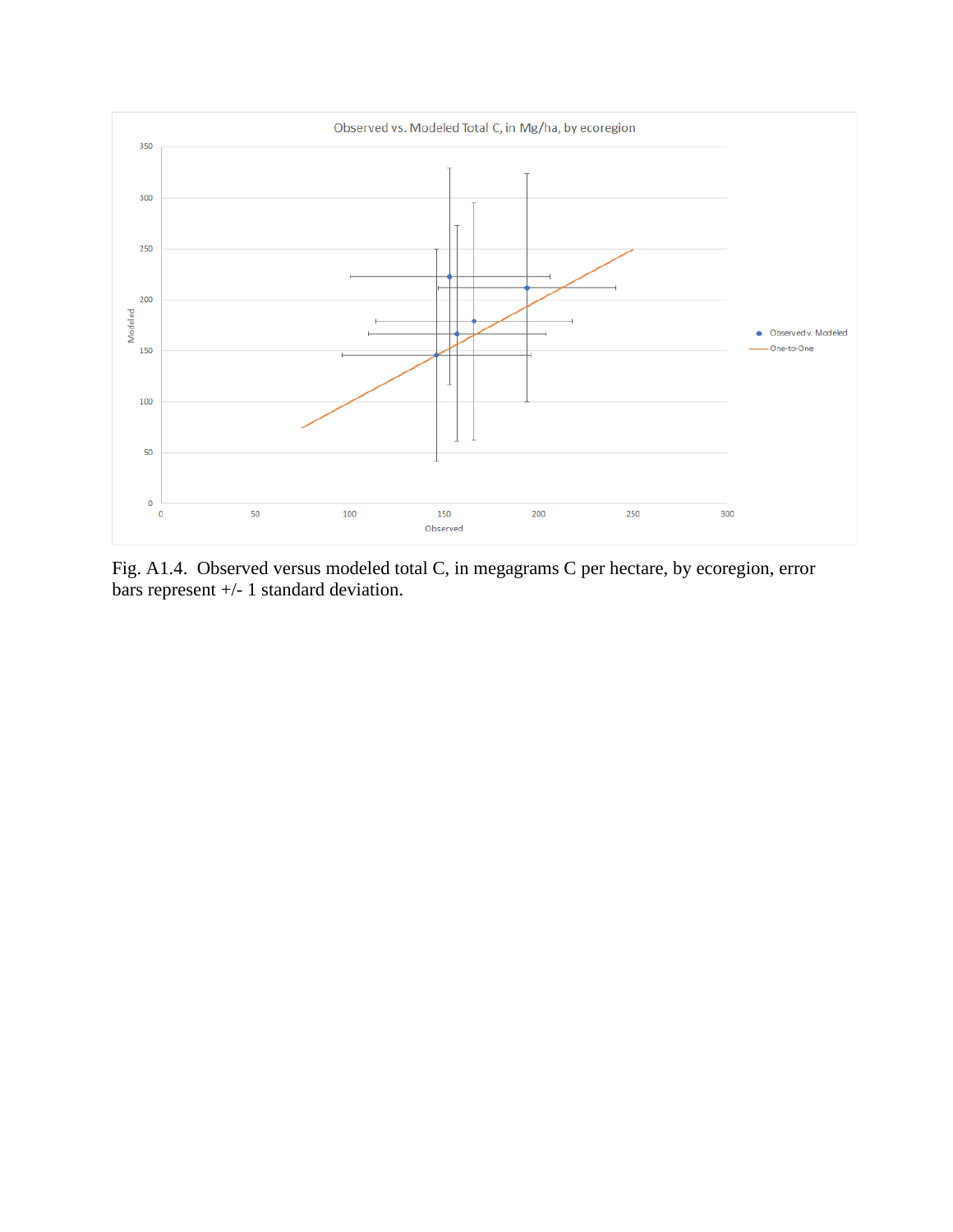

Fig. A1.5. Comparison of MODIS (left) and LANDIS (right) estimates of Net Primary Productivity in g C/m  $\textdegree$ 2. Mean landscape value for MODIS was 393 g C/m  $\textdegree$ 2 (sd 134), while for LANDIS the mean value was 320 g C/m^2 (sd 312).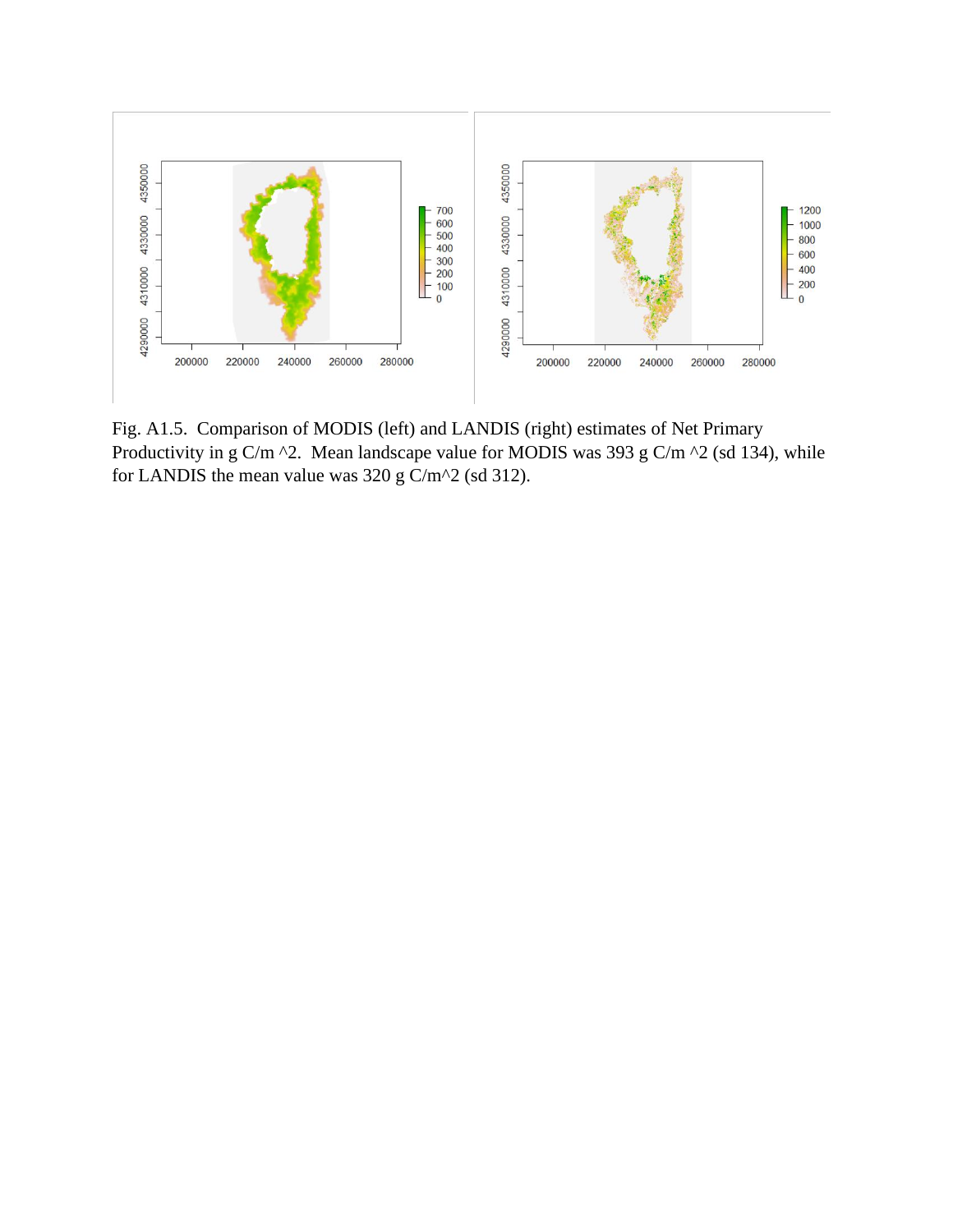

Fig. A1.6. Map of suppression effort (left), management zone (middle), and the overlay of the two (right).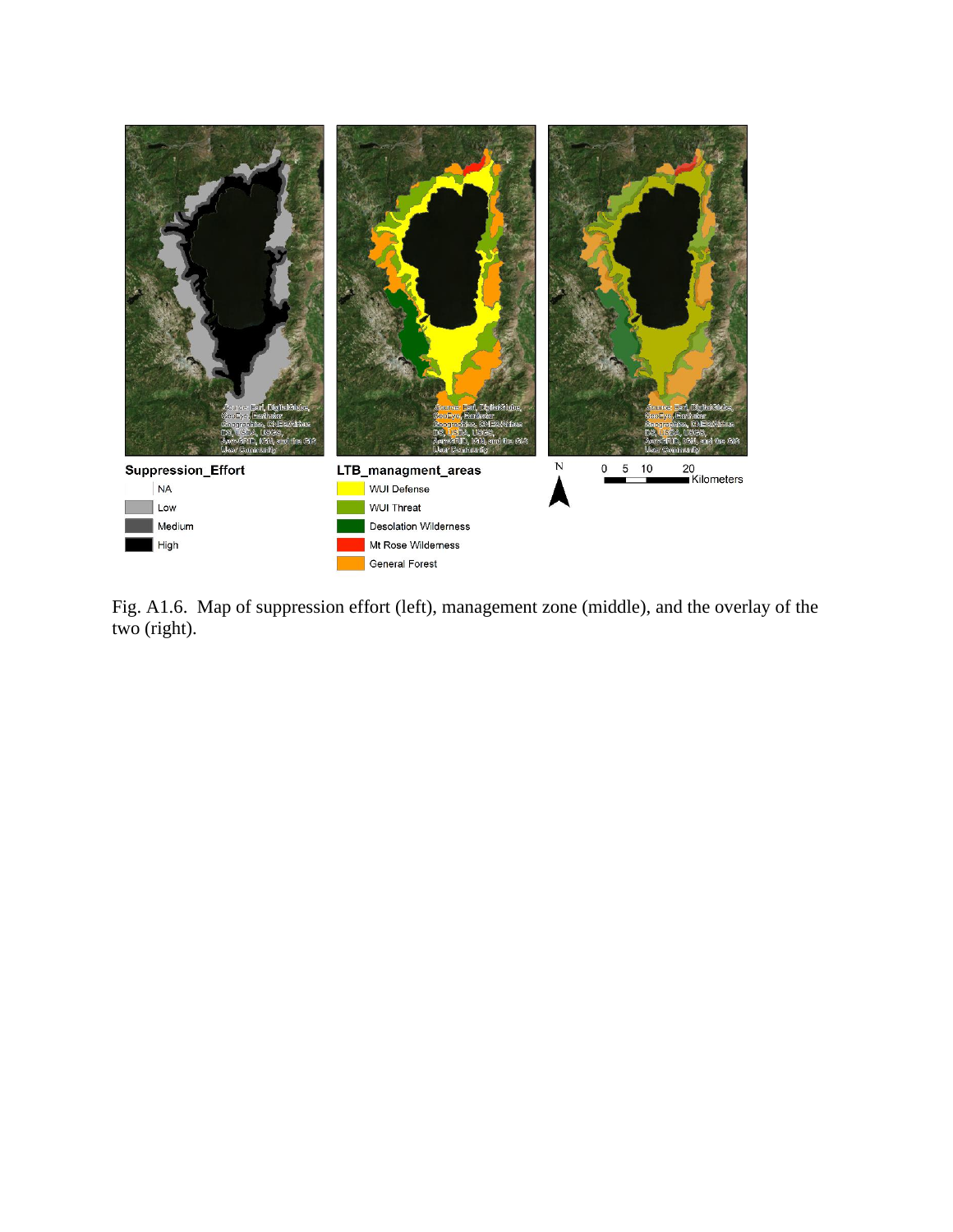

Fig. A1.7. Observed versus modeled number of hectares affected by insect/mortality agent. Time 0 is equal to 1990, with Time 22-25 corresponding to the 2012-2015 California drought. FE is fir engraver beetle (*Scolytus ventralis*), JPB is Jeffrey pine beetle (*Dendroctonus jeffrey*), and MPB is mountain pine beetle (*Dendroctonus ponderosae*).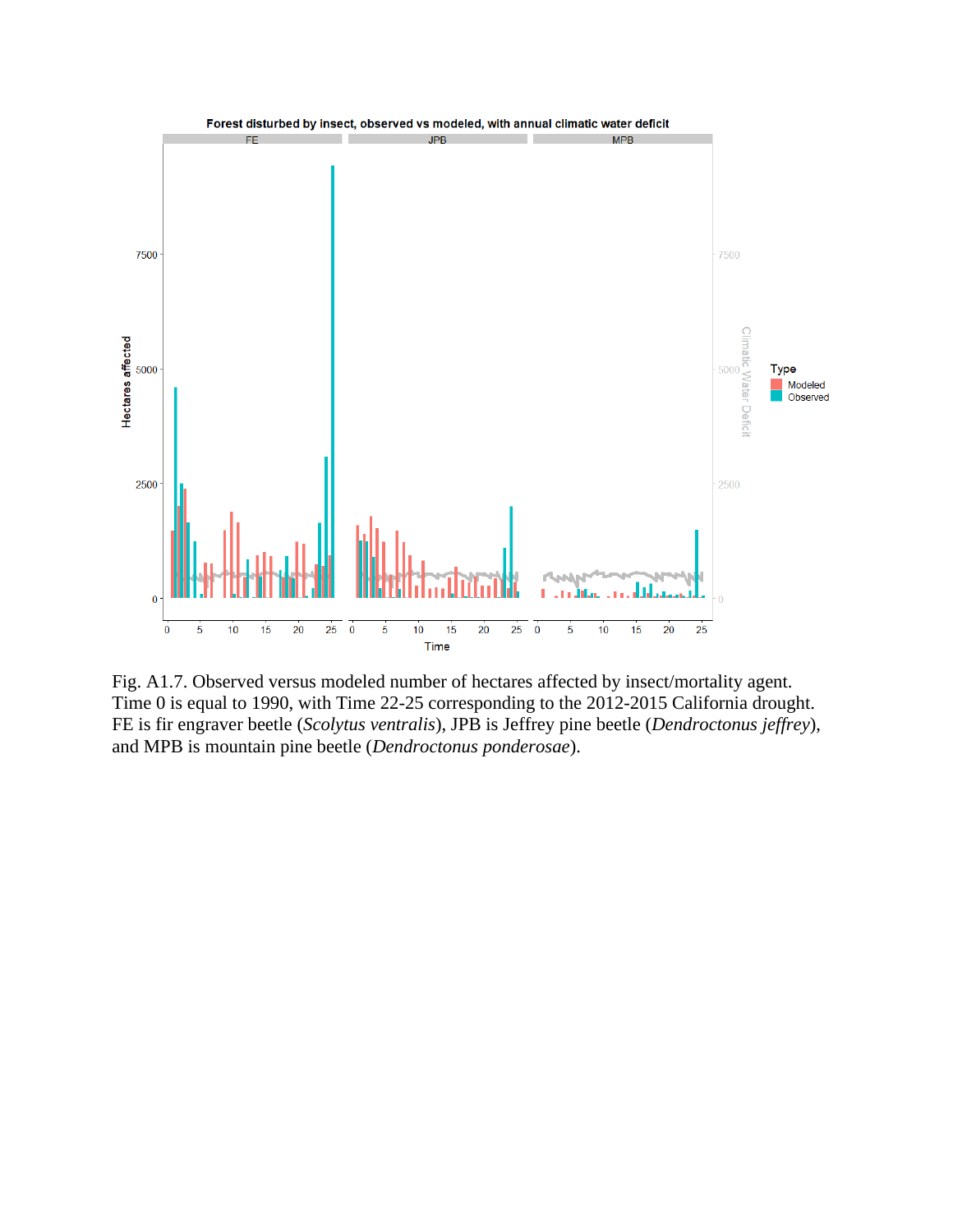

Fig. A1.8. Harvest return frequency by management scenario. Treatments were expanded beyond the WUI area in Scenario 3. Scenarios 3 through 5 had a higher intended treatment frequency.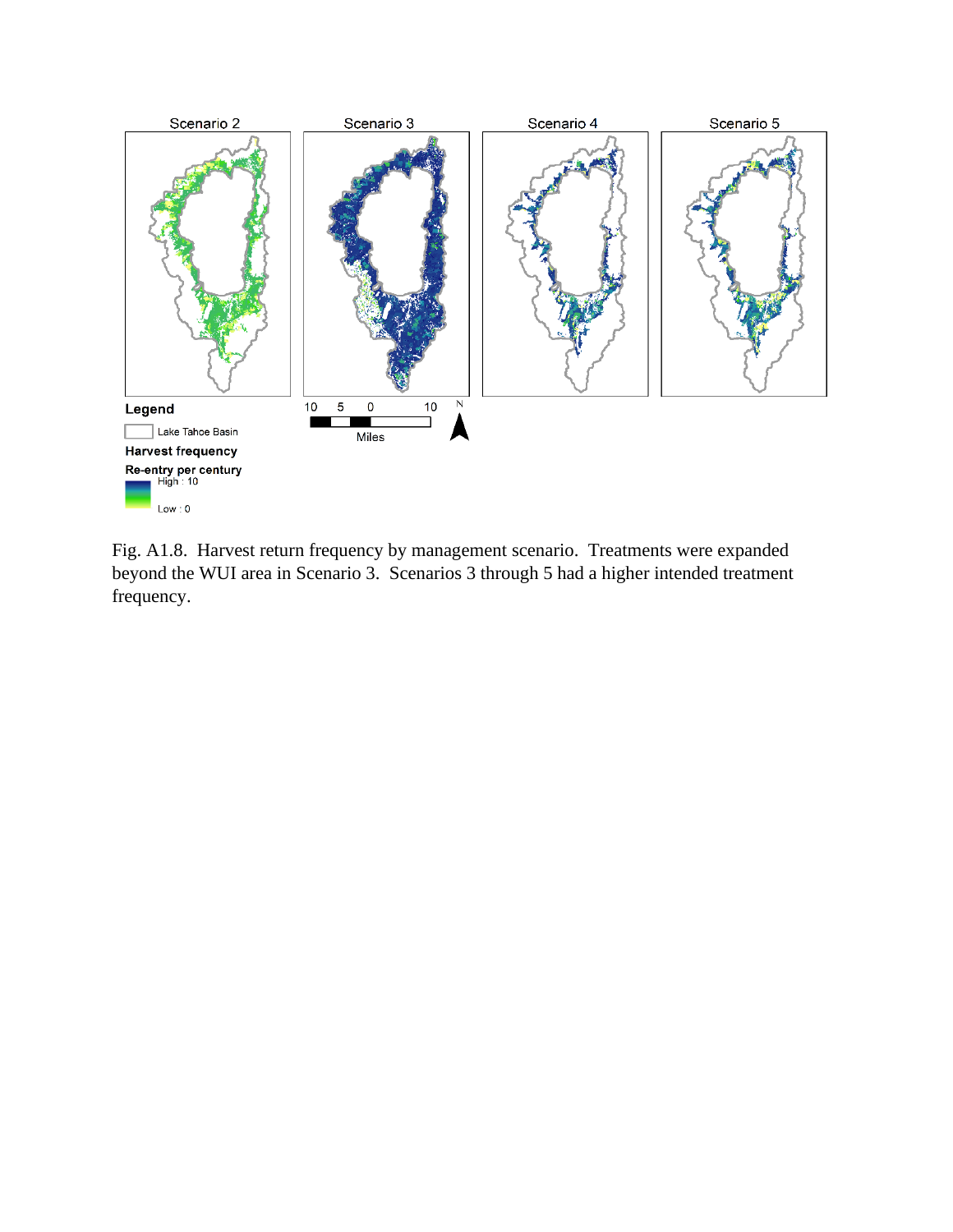

Fig. A1.9. Histogram of fire sizes (left) and high severity fire area (right) by scenario and by climate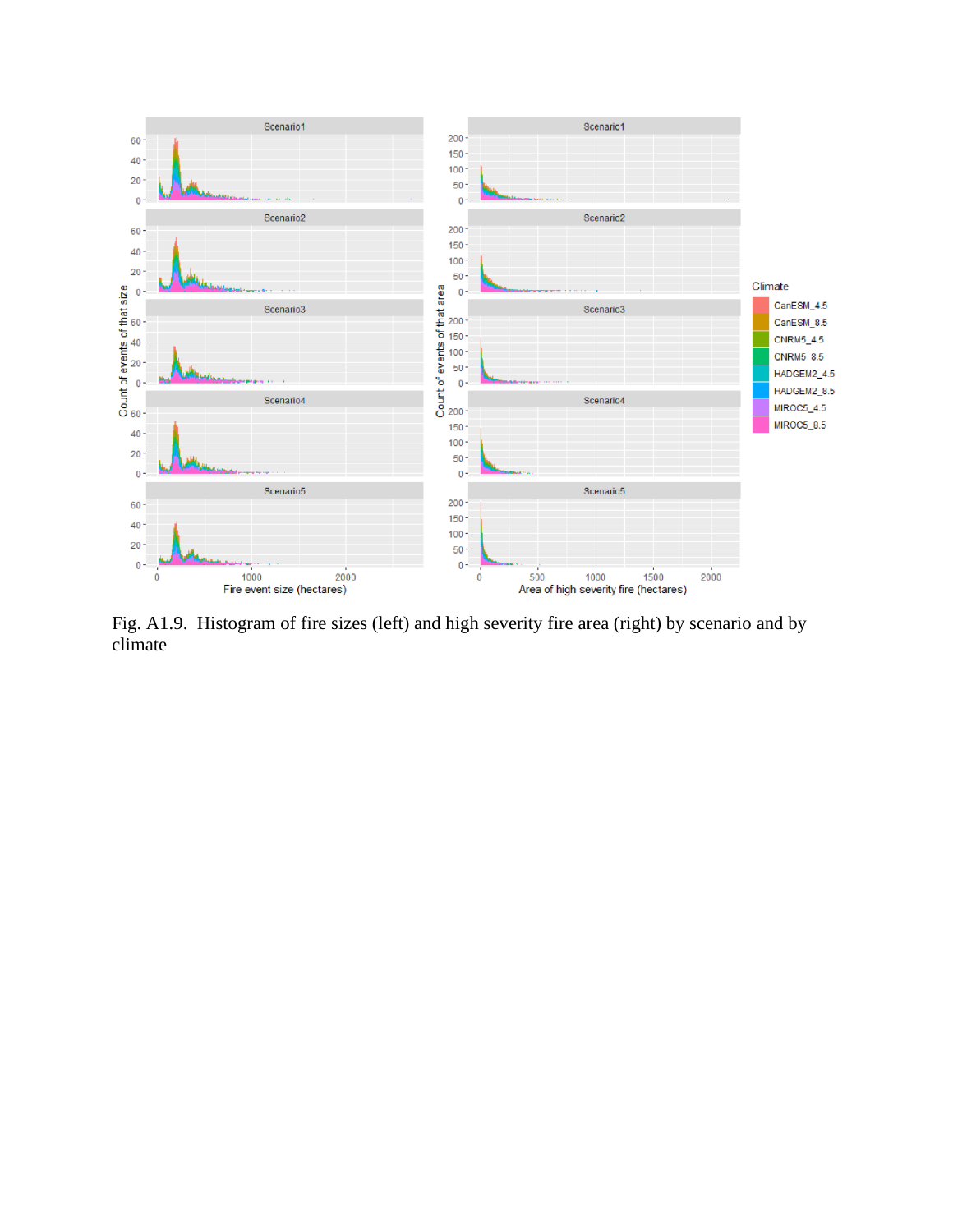#### **References**

- Development and structure of the Canadian Forest Fire Behavior Prediction System. 1992. Forestry Canada. Forestry Canada, Headquarters, Fire Danger Group and Science and Sustainable Development Directorate, Ottawa. Information Report ST-X-3. 64 p.
- Egan, J. M., Jacobi, W. R., Negron, J. F., Smith, S. L., & Cluck, D. R. (2010). Forest thinning and subsequent bark beetle-caused mortality in Northeastern California. *Forest Ecology and Management*, 260(10), 1832-1842.
- Egan, J. M., Sloughter, J. M., Cardoso, T., Trainor, P., Wu, K., Safford, H., & Fournier, D. (2016). Multi-temporal ecological analysis of Jeffrey pine beetle outbreak dynamics within the Lake Tahoe Basin. *Population Ecology*, 58(3), 441-462.
- Ferrell, G. T., Otrosina, W. J., & DeMars, C. J. (1994). Predicting susceptibility of white fir during a drought-associated outbreak of the fir engraver, Scolytus centralis, in California. Can. J. For. Res. 24: 301-305.
- Fettig, C. J., Mortenson, L. A., Bulaon, B. M., & Foulk, P. B. (2019). Tree mortality following drought in the central and southern Sierra Nevada, California, US. Forest Ecology and Management, 432, 164-178.
- Hicke, J. A., Meddens, A. J., & Kolden, C. A. (2016). Recent tree mortality in the western United States from bark beetles and forest fires. Forest Science, 62(2), 141-153. <http://dx.doi.org/10.5849/forsci.15-086>
- Jactel, H., Van Halder, I., Menassieu, P., Zhang, Q. H., & Schlyter, F. (2001). Non-host volatiles disrupt the response of the stenographer bark beetle, Ips sexdentatus (Coleoptera: Scolytidae), to pheromone-baited traps and maritime pine logs. Integrated Pest Management Reviews, 6(3), 197-207.
- Kretchun, A. M., Loudermilk, E. L., Scheller, R. M., Hurteau, M. D., & Belmecheri, S. (2016). Climate and bark beetle effects on forest productivity—linking dendroecology with forest landscape modeling. *Canadian Journal of Forest Research*, 46(8), 1026-1034. <https://doi.org/10.1139/cjfr-2016-0103>
- Mellen-McLean, Kim, Bruce G. Marcot, Janet L. Ohmann, Karen Waddell, Elizabeth A. Willhite, Steven A. Acker, Susan A. Livingston, Bruce B. Hostetler, Barbara S. Webb, and Barbara A. Garcia. 2017. DecAID, the decayed wood advisor for managing snags, partially dead trees, and down wood for biodiversity in forests of Washington and Oregon. Version 3.0. USDA Forest Service, Pacific Northwest Region and Pacific Northwest Research Station; USDI Fish and Wildlife Service, Oregon State Office; Portland, Oregon. [https://apps.fs.usda.gov/r6\\_DecAID](https://apps.fs.usda.gov/r6_DecAID/)
- Parton, W.J., D.W. Anderson, C.V. Cole, J.W.B. Stewart. 1983. Simulation of soil organic matter formation and mineralization in semiarid agroecosystems. In: Nutrient cycling in agricultural ecosystems, R.R. Lowrance, R.L. Todd, L.E. Asmussen and R.A. Leonard (eds.). The Univ. of Georgia, College of Agriculture Experiment Stations, Special Publ. No. 23. Athens, Georgia.